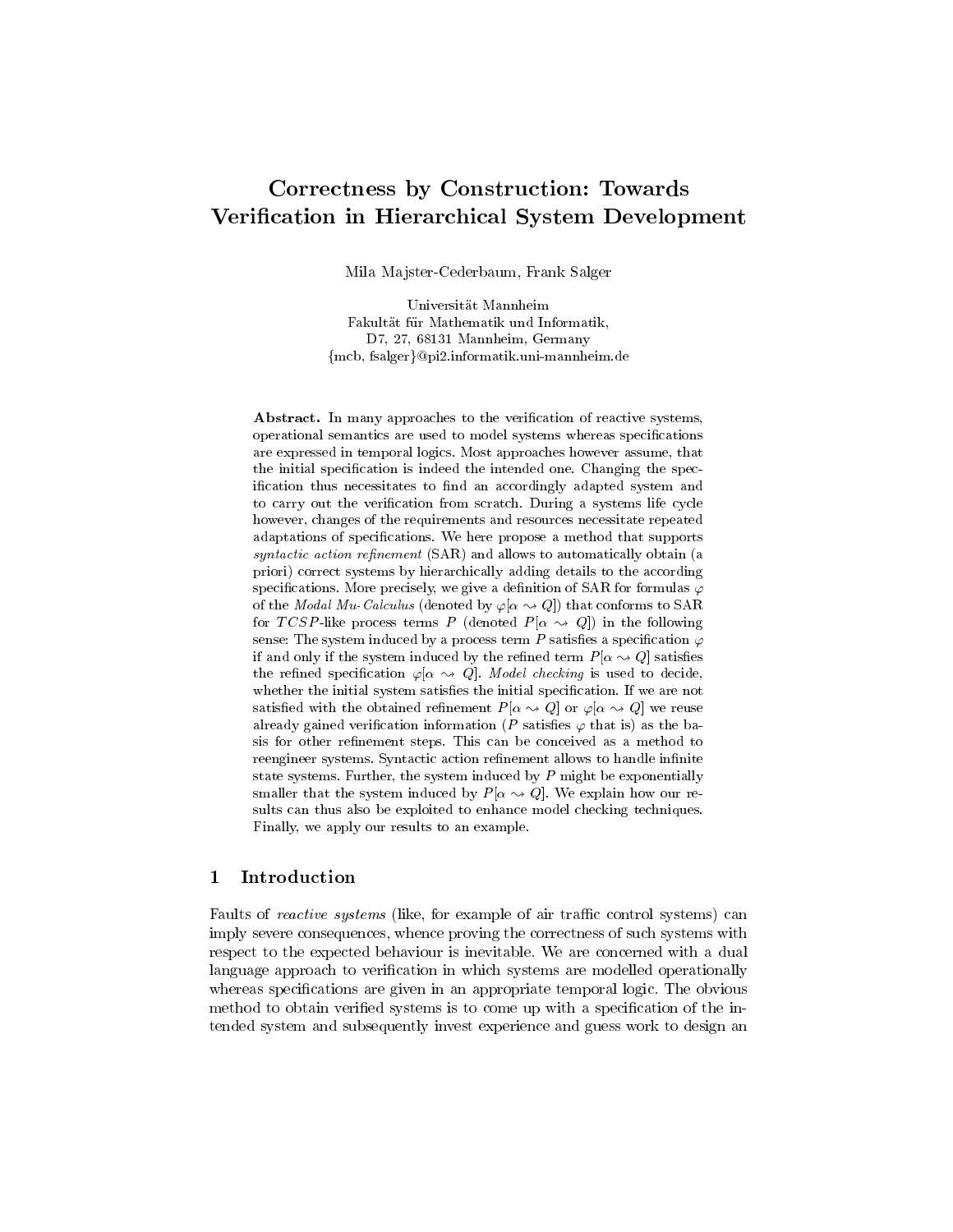according system. *Model checking* can then be used for the verification to follow. However, adaptation of the system and subsequent verication has to be undergone repeatedly until the system meets the specication, a time consuming task. Another method uses transformational methods to construct a (a priori correct) system directly from the specification [CE81,MW84,PR89,AE89], thereby avoiding the need for an explicit verification.

However, the above methods implicitly assume, that the actual specication is indeed the desired one, and that subsequent changes of it will not become necessary. During a systems life cycle however, specifications (and hence the according systems) are most often subject to repeated adaptations actuated by changed requirements or resources. Such changes also emerge in realistic scenarios for system development where the specication is arrived at by successivly enriching the initial specification with details.

It would thus be desirable to extend the above mentioned approaches in the following way: Once it has been proved that a system  $P$  satisfies a specification  $\varphi$  (denoted  $P \models \varphi$ ), transforming  $\varphi$  into a modified specification  $\varphi'$  should entail a transformation of P into P' such that  $P' \models \varphi'$ . This paradigm supports (a priori) correct system maintenance and stepwise development of correct reactive systems. Reversely, reengineering amounts to the ability to infer  $P \models \varphi$  from  $P' \models \varphi'$ . This allows to reuse verification knowledge that has already been gained through preceding steps in a development sequence.

We here present an action based development/reengineering-technique that exploits the method of *syntactic action refinement* (see  $GR99$ ) for a survey), SAR for short. Intuitively, SAR means to refine an (atomic) action  $\alpha$  occurring in a process term  $P$  by a more complex process term  $Q$  thereby yielding a more detailed process description  $P[\alpha \rightarrow Q]$ . SAR however complicates the task of verification. For example, many behavioural equivalences used for verification [BBR90] are not preserved under SAR [CMP87]. Considering a verication setting based on process algebras and (action based) logics, the following problem arises: Knowing that the system induced by a process term  $P$  satisfies a particular formula does not tell us which formulas are satisfied by the system induced by the refined term  $P[\alpha \leadsto Q]$ .

To overcome this problem, we define  $SAR$  for formulas  $\varphi$  of the Modal Mu-Calculus [Koz83] that conforms to SAR for  $TCSP$ -like process terms P and show the validity of the assertion

$$
\mathcal{T}(P) \models \varphi \text{ iff } \mathcal{T}(P[\alpha \leadsto Q]) \models \varphi[\alpha \leadsto Q] \quad (*)
$$

where  $\alpha$  (P ) is the transition system induced by P and the operator  $\alpha$   $\beta$ denotes syntactic action refinement, both on process terms and formulas. The distinguishing features of our approach are

- The use of SAR. This supports hierarchical development of infinite state systems: As opposed to semantic action refinement, SAR is applied to process terms whence state spaces do not have to be handled algorithmically to implement SAR.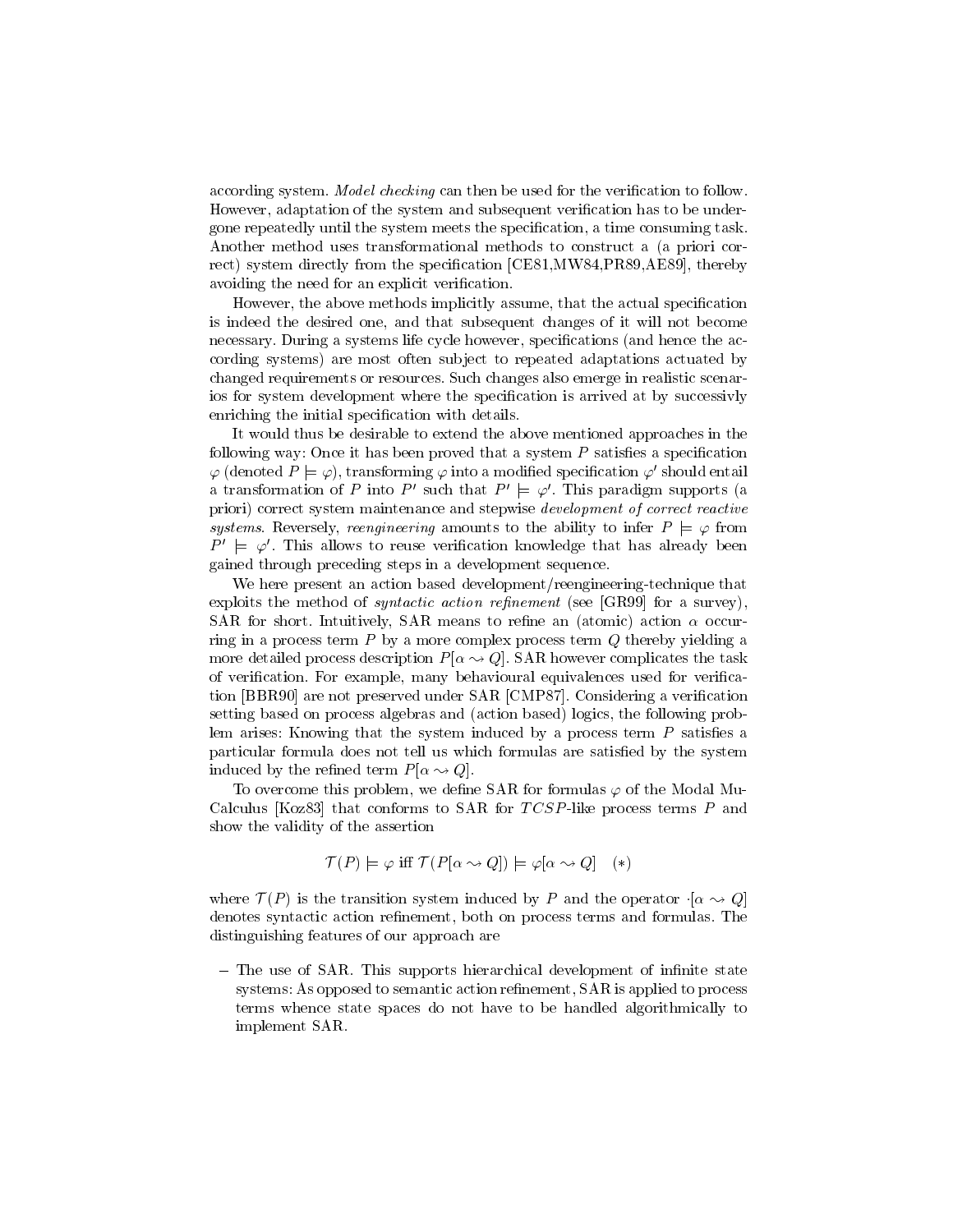- $-$  The refinement operator implicitly supplies an *abstraction technique* that, by the syntactic nature of the refinement operator, relates system descriptions. Again, this allows infinite state systems to be considered.
- ${\rm -}$  Using assertion  $(*)$ , correctly developing (or adapting) a system with respect to adding details to the actual specification (or by changing it) boils down to 'gluing' refinement operators to formulas and process terms. On the other hand, reengineering amounts to replacing refinement operators, that is, to first 'cutting away' inappropriate refinement operators (stepping backwards through a development sequence) and subsequently resuming the development procedure. This development/reengineering-technique is illustrated by Figure 1.
- As the Modal Mu-Calculus subsumes many other process logics [EL86,Dam94]. we believe that our results provide a basis for similar investigations employing these logics and other semantics for concurrency.



Fig. 1. Developing/Reengineering Correct Systems

If not applied in the context of developing/reengineering reactive systems, assertion  $(*)$  can still be usefull to support model checking techniques for systems that could not be handled otherwise due to the (huge or infinite) size of their state spaces: If we can find a process term  $P_s$  and a formula  $\varphi_s$  (an abstraction of the formula  $\varphi$  under consideration) and establish an appropriate abstraction (induced by applications of the refinement operator), for example  $P = P_s[\alpha_1 \leadsto Q_1] \dots [\alpha_n \leadsto Q_n]$  and  $\varphi = \varphi_s[\alpha_1 \leadsto Q_1] \dots [\alpha_n \leadsto Q_n]$  then  $P_s$ might well be manageable by a model checker since the state space of  $P_s$  might be exponentially smaller then the state space of  $P$  due to the well known state explosion problem\*. We can then apply the model checker to decide  $P_s \models \varphi_s$ 

<sup>1</sup> A linear reduction of the number of actions in a process term might entail an expo nential reduction of the underlying state space.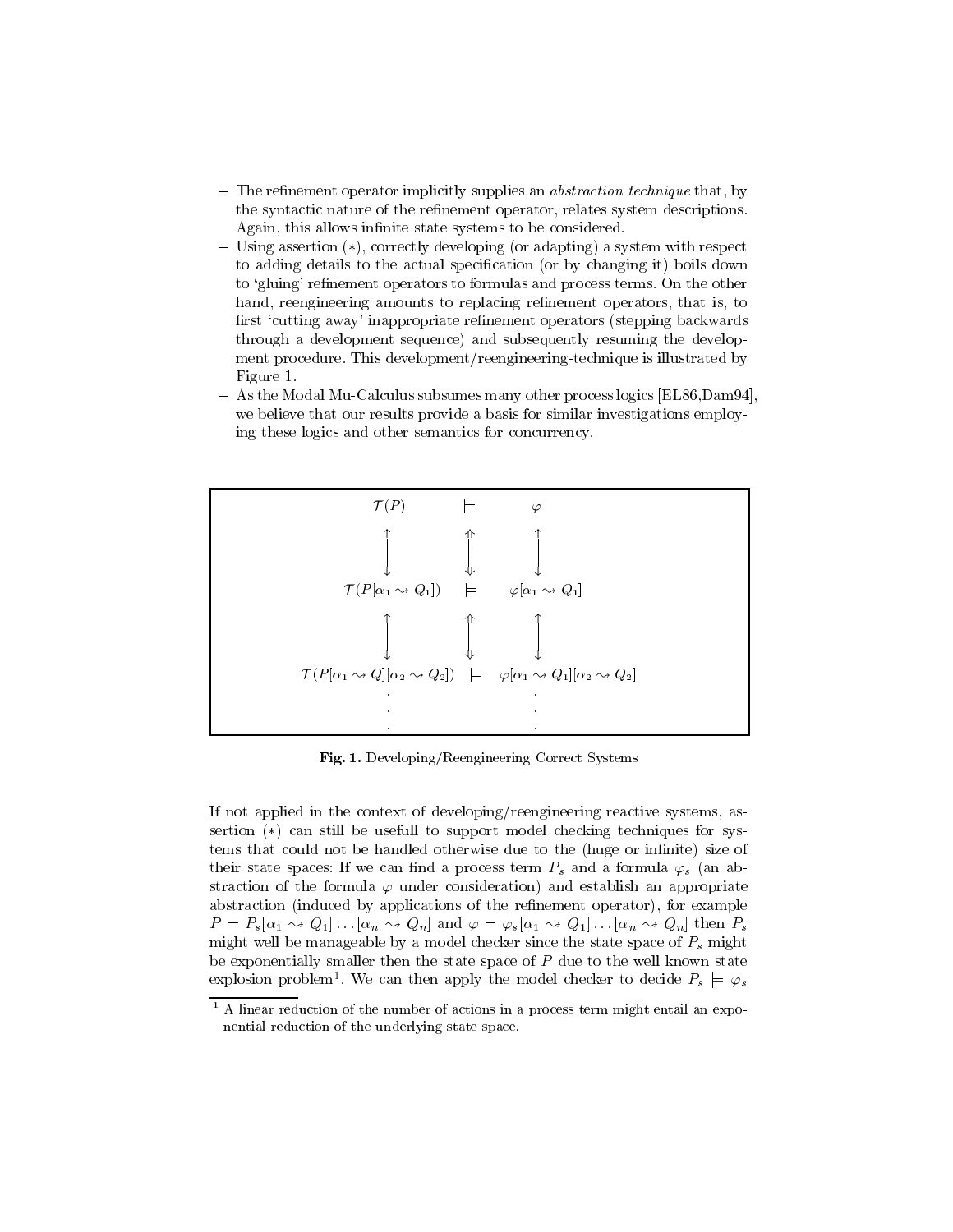and conclude via assertion (\*) whether  $P \models \varphi$  holds or not. Thus, our approach is also conceptually related to a large body of research which invertigates techniques to enhance model checking techniques (see Section 5 for an application of our abstraction technique and Section 6 for related methods).

We show how 'metalevel reasoning' (involving bisimulations and logical reasoning) can also be exploited in the development/reengineering procedure. We apply our results to a simple case study.

In Section 2 we introduce a TCSP-like process calculus which contains an operator for syntactic action renement. SAR for the Modal Mu-Calculus is defined in Section 3. Section 4 provides the link between those two refinement concepts. The case study is presented in Section 5. Related work is discussed in Section 6. A summary of the results is given in Section 7. Some elementary definitions are collected in Section 8.

# 2 Syntactic Action Refinement in the System Model

In this section we fix the framework used to model reactive systems. Let  $\alpha, \beta, \ldots$ range over a fixed set Act of *(atomic)* actions. Two languages are used to build up process terms of the form  $P[\alpha \sim Q]$ . The language  $R\Delta$  supplies the terms Q whereas the language  $R\Sigma$  provides the terms P. Let  $R\Delta$  be the language of process terms generated by the grammar

$$
Q::=\ \alpha \mid (Q+Q) \mid (Q;Q) \mid Q[\alpha \leadsto Q]
$$

and  $R\Sigma$  be the language of process terms generated by the grammar

$$
P ::= 0 | \alpha | x | (P + P) | (P; P) | (P||_A P) | fix(x = P) | P[\alpha \sim Q]
$$

where  $\alpha$  ranges over a measure to be identifying to  $\pm$  that is a synchronisation set of and  $\mathbf{v}$  are and  $\mathbf{v}$ 

Let  $sync(P)$  denote the union of all synchronisation sets that occur in P. As usual, the term 0 denotes a process that cannot perform any action. Let  $\Sigma$ ,  $\Delta$  be the languages of process expressions generated by the grammars for RZ, R $\Delta$  respectively, without the rule  $P ::= P[\alpha \rightarrow Q]$ . These two languages will subsequently be used to define logical substitution (see Definition 1).

and in the interest  $\alpha$  and  $\beta$  and the extension of  $\alpha$  and  $\alpha$  are the each free occurrence of  $\alpha$  only only occurs in subexpressions F where F lies in a subexpression  $(E; F)$  such that  $E \notin \sqrt{$ , that is E can execute an action (see Appendix A1). A term  $P \in R\Sigma$  is called *guarded* iff we have that in each subexpression  $fix(x = Q)$  occurring in P the identifier  $x$  is guarded in the term  $Q$ .

A term P1 2 R is called alphabet-disjoint from a term  $\sim$  2 R i P1 and  $\sim$  1 and 2  $P_2$  share no common actions.

A term P 2 R is called uniquely synchronized in for all terms  $\langle$  f $\rangle$ that occur in P,  $sync(P_i) = A$  for  $i = 1, 2$ .

To give a meaning to refined terms  $P[\alpha \rightarrow Q]$ , we make use of a *reduction* function red : R ! which removes all occurrences of renement operators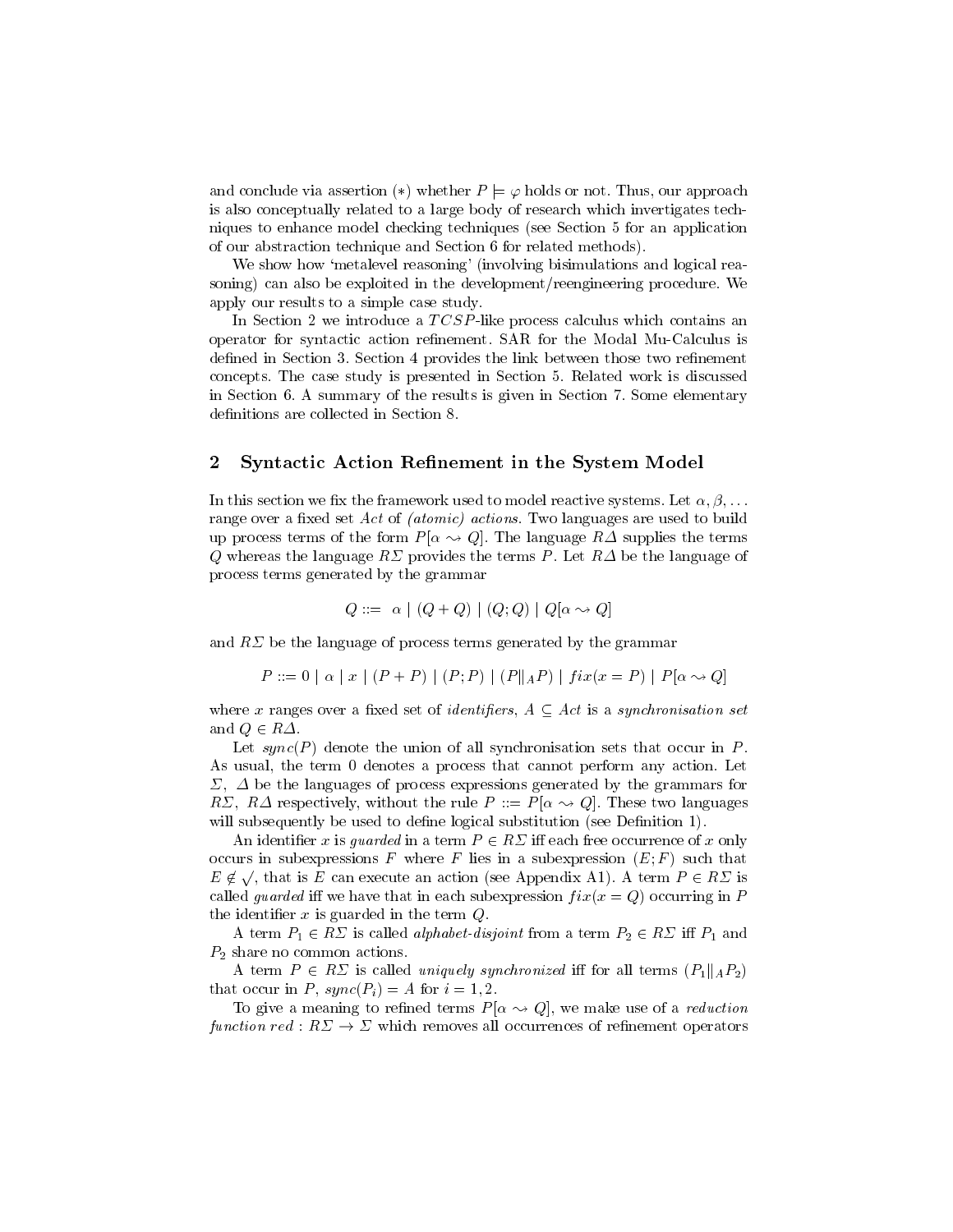in a process expression by syntactic substitution. To this end we adapt the definitions of [GGR94] for our purposes and extend it, such that the recursion operator  $fix$  can be handled (see Appendices A2 and A3). We illustrate the reduction function by the following example.

Example 1. Consider the process expression  $I = ((\alpha, \beta) || \alpha \rangle^{\alpha}$  ( $\alpha_1 + \alpha_2$ ).  $T$  , then we have the function  $(1 - \sqrt{2})$  ,  $\sqrt{(\sqrt{2} + 1)^2 + 2^2}$  ,  $\sqrt{2}$  ;  $\sqrt{2}$  ;  $\sqrt{2}$  ,  $\sqrt{2}$  ,  $\sqrt{2}$  ,  $\sqrt{2}$  ,  $\sqrt{2}$  ,  $\sqrt{2}$  ,  $\sqrt{2}$  ,  $\sqrt{2}$  ,  $\sqrt{2}$  ,  $\sqrt{2}$  ,  $\sqrt{2}$  ,  $\sqrt{2}$  ,  $\sqrt{2}$  ,  $\$ 

The operational semantics of the language  $\Sigma$  is given as usual (see Appendix A4). The semantics of a process expression  $P$  is a labelled transition system with termination, that is, a tuple  $\mathcal{T}(P) = (P, \Sigma, Act, \rightarrow, \sqrt{\ } )$  where  $\sqrt{\ }$  is the termination predicate (see Appendix A1). Since the terms  $P[\alpha \rightarrow Q]$  and  $red(P[\alpha \rightarrow Q])$  are suppose to be defined to be identically, we define  $\rightarrow$  (P ) :=  $\rightarrow$  (P  $\rightarrow$  ) to supply semanttics for terms P  $Z$  ,  $Z$  and  $Z$  also  $Z$  also  $Z$   $Z$  and we sometimes identify  $Z$  and  $Z$ the term P with the transition system  $\mathcal{F}$  (P ) if the context avoids ambiguity.

 $R_{\text{E}}$  and  $\kappa$  1. The absence of the parallel composition operator in terms  $Q \in R \Delta$ is no severe restriction. For any interesting it is possible to replace to replace ka by  $\Gamma$ appropriate combinations of sequential composition and binary choice operators without changing the semantics (up to strong bisimulation equivalence [Mil80]). The exclusion of the empty process term 0 from the language  $R\Delta$  means that we disallow 'forgetful refinement'<sup>2</sup>. As the refinement of a (terminating) action by some infinite behaviour violates the intuition [GR99], no expression of the form  $fix(x = P)$  is allowed to occur in a term  $Q \in R\Delta$ . 2R. <sup>2</sup>

# 3 Syntactic Action Refinement in the Modal Mu-Calculus

We use the *Modal Mu-Calculus* [Koz83]  $\mu\mathcal{L}$  to specify properties of reactive systems. It is generated by the grammar

 $\Phi ::= \top | \perp | Z | (\Phi_1 \vee \Phi_2) | (\Phi_1 \wedge \Phi_2) | [\alpha] \Phi | \langle \alpha \rangle \Phi | \nu Z. \Phi | \mu Z. \Phi$ 

where  $\alpha$  ranges over the set Act of actions and Z ranges over a fixed set Var of *variables.* Let  $R\mu\mathcal{L}$  be the language generated by the grammar for  $\mu\mathcal{L}$  augmented with the rule  $\mathbf{v}$  is a result of  $\mathbf{v}$  and  $\mathbf{v}$  are the  $\mathbf{v}$  discrete  $\mathbf{v}$  be the theorem of  $\mathbf{v}$ language generated by the grammar for  $R\mu\mathcal{L}$  without the rule  $\Phi ::= [\alpha]\Phi$  ( $\Phi ::=$  $\langle \alpha \rangle \Phi$  resp.). We let  $\sigma$  range over the set  $\{\mu, \nu\}.$ 

A fixed point formula has the form  $\sigma Z.\varphi$  in which  $\sigma Z$  binds free occurrences of Z in  $\varphi$ . A variable Z is called free iff it is not bound. A  $R\mu\mathcal{L}$ -formula  $\varphi$  is called *closed* iff every variable Z that occurs in  $\varphi$  is bound.

A RuL-formula  $\varphi$  is called *guarded* iff every occurrence of a variable Z in  $\varphi$ lies in the scope of a modality  $[\alpha]$  or  $\langle \alpha \rangle$ .

A formula  $\varphi \in R\mu L$  is called *alphabet-disjoint* from a term  $P \in R \varSigma$  iff  $\varphi$  and Q share no common actions. Next we introduce a concept of logical substitution which will be used to define the reduction of formulas.

<sup>2</sup> Such renements cannot be explained byachange in the level of abstraction [vGG89] and are usually avoided.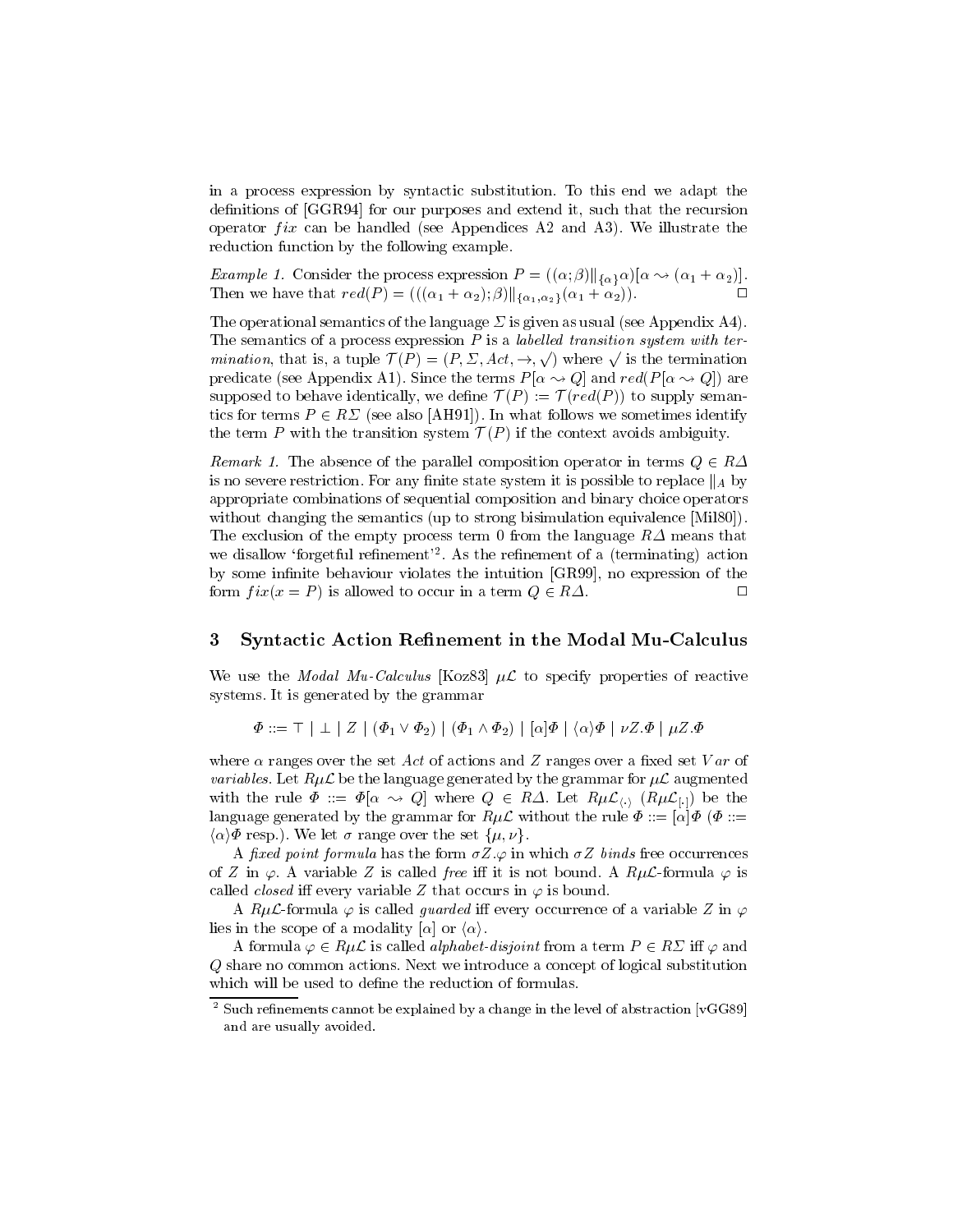**Definition 1.** Let  $Q, Q_1, Q_2 \in \Delta$  and  $\varphi, \varphi, \psi \in \mu L$ . The operation of logical substitution,  $(\phi) \{ \alpha \leadsto Q \}$  is defined as follows.

$$
(*){\alpha \rightsquigarrow Q} := * \quad if * \in \{\top, \bot\} \cup Var
$$
  
\n
$$
((\varphi \odot \psi)){\alpha \rightsquigarrow Q} := ((\varphi){\alpha \rightsquigarrow Q} \odot (\psi){\alpha \rightsquigarrow Q}) \quad if \odot \in \{\land, \lor\}
$$
  
\n
$$
(\triangle_{\beta}\varphi){\alpha \rightsquigarrow Q} := \triangle_{\beta}(\varphi){\alpha \rightsquigarrow Q} \quad if \alpha \neq \beta
$$
  
\n
$$
(\triangle_{\alpha}\varphi){\alpha \rightsquigarrow Q} := \qquad \qquad \qquad if \alpha \neq \beta
$$
  
\n
$$
\{\triangle_{\beta}(\varphi){\alpha \rightsquigarrow Q}\} := \qquad \qquad \qquad if \alpha \neq \beta
$$
  
\n
$$
\{(\triangle_{\gamma}(\varphi){\alpha \rightsquigarrow Q}){\gamma \rightsquigarrow Q_1}\ \wedge (\triangle_{\delta}(\varphi){\alpha \rightsquigarrow Q}){\delta \rightsquigarrow Q_2}\} \quad if \ Q = (\mathcal{Q}_1 + \mathcal{Q}_2)
$$
  
\n
$$
(\triangle_{\gamma}(\triangle_{\delta}(\varphi){\alpha \rightsquigarrow Q}){\delta \rightsquigarrow Q_2}\} \qquad \qquad if \ Q = (Q_1; Q_2)
$$
  
\n
$$
(\sigma Z.\varphi){\alpha \rightsquigarrow Q} := \sigma Z.(\varphi){\alpha \rightsquigarrow Q}
$$

where in each clause  $\Delta_{\epsilon}$  means throughout either  $\langle \epsilon \rangle$  or  $|\epsilon|$  for all  $\epsilon \in A$ ct. We require that  $\gamma$ ,  $\sigma$  are fresh actions, that is,  $\gamma$  and  $\sigma$  ao heither occur in  $\varphi$  nor in Q in the term  $(\varphi)$   $\{ \alpha \leadsto Q\}$ .

*Example 2.* Let  $\varphi = \mu Z$ .  $\alpha$   $(\langle \beta \rangle Z \lor \alpha] \bot$  and  $Q = (\delta + \xi)$  where  $\alpha, \beta, \delta, \xi \in Act$ . Then

$$
(\varphi)\{\alpha \leadsto Q\} = \mu Z.([\delta](\langle \beta \rangle Z \vee ([\delta] \bot \wedge [\xi] \bot)) \wedge [\xi](\langle \beta \rangle Z \vee ([\delta] \bot \wedge [\xi] \bot)))
$$

 $\Box$ 

We can now define the reduction for formulas.

**Dennition 2.** Let  $Q \in R\Delta$  be a process expression and  $\varphi, \psi \in R\mu\mathcal{L}$  be formuas. We actine the logical reduction function  $\kappa \epsilon a$  :  $n \mu \omega \rightarrow \mu \omega$  as follows:<br> $\mathcal{R}ol(\epsilon) = \frac{d}{d\epsilon} \epsilon \mathcal{L} \left( \frac{\pi}{2} + \frac{1}{2} \right) + V \epsilon \mathcal{R}$ .  $\mathcal{R}ol(\epsilon[\epsilon, \epsilon, \epsilon] \left( \frac{\pi}{2} + \frac{1}{2} \right)$ 

$$
\mathcal{R}ed(*) := * \quad \text{if } * \in \{\top, \bot\} \cup Var \qquad \mathcal{R}ed(\varphi[\alpha \leadsto Q]) := (\mathcal{R}ed(\varphi))\{\alpha \leadsto red(Q)\}
$$
\n
$$
\mathcal{R}ed((\varphi \odot \psi)) := (\mathcal{R}ed(\varphi) \odot \mathcal{R}ed(\psi)) \quad \text{if } \odot \in \{\land, \lor\}
$$
\n
$$
\mathcal{R}ed([\beta]\varphi) := [\beta] \mathcal{R}ed(\varphi) \ , \quad \mathcal{R}ed(\langle \beta \rangle \varphi) := \langle \beta \rangle \mathcal{R}ed(\varphi)
$$
\n
$$
\mathcal{R}ed(\sigma Z.\varphi) := \sigma Z. \mathcal{R}ed(\varphi) \qquad \Box
$$

To cater for refinement, we extend the usual satisfaction relation (see Appendix A5) with the clause  $P \models_{\theta} \varphi[\alpha \leadsto Q]$  iff  $P \models_{\theta} \mathcal{R}ed(\varphi[\alpha \leadsto Q])$ . We say P satisfies  $\varphi$  (with respect to  $\vartheta$ ) iff  $P \models_{\vartheta} \varphi$ . For a closed  $R\mu\mathcal{L}$ -formula  $\varphi$  we simply write  $P \models \varphi$ .

*Example 3.* Let  $\phi = \nu Z \cdot ([\alpha] \perp \wedge [\beta] Z)$  and  $\psi = \mu Z \cdot (\langle \alpha \rangle \top \vee \langle \beta \rangle Z)$ . Then  $\phi$ intuitively expresses the (strong) safety property 'there is no  $\alpha$ -action executable<br>on any  $\beta$  actb' and  $\psi$  expresses the (weak) liveness property 'there exists a  $\beta$ on any  $\beta$ -path' and  $\psi$  expresses the (weak) liveness property 'there exists a  $\beta$ path along which a state will eventually be reached at which the action  $\alpha$  can be executed'. Let  $P = fix(x = ((\beta; x); \alpha))$ . Then we have  $P \models \phi$  and  $P \not\models \psi$ .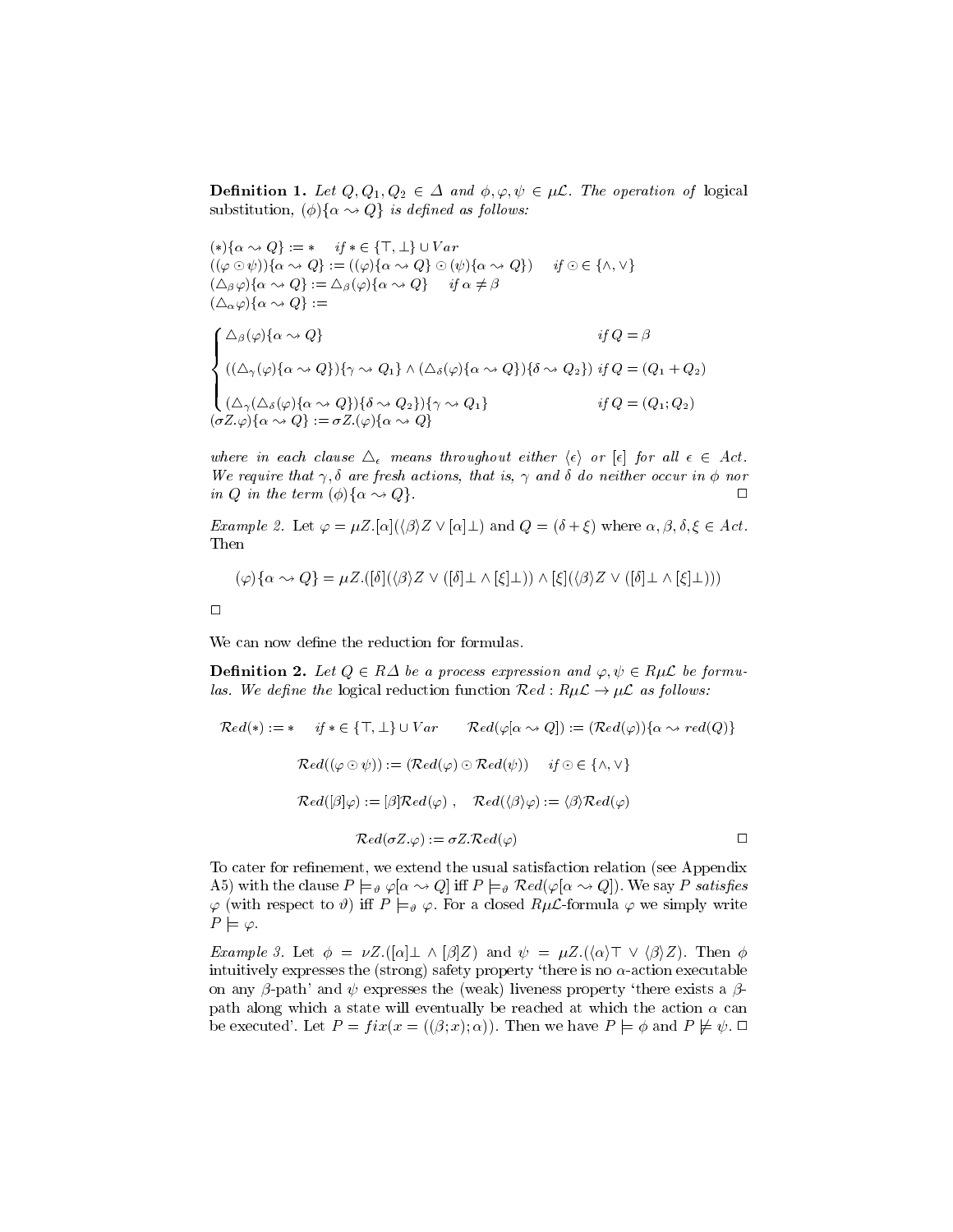Example 4. Consider the process terms

$$
P_1 = fix(x = ((\alpha || \phi \beta); x))
$$
 and  $P_2 = fix(y = (((\alpha; \beta) + (\beta; \alpha)); y))$ 

and the formula

$$
\varphi = \nu Z.(\langle \alpha \rangle \langle \beta \rangle Z \wedge \langle \beta \rangle \langle \alpha \rangle Z).
$$

 $\varphi = \nu \mathcal{Z}.(\langle \alpha \rangle \langle \beta \rangle \mathcal{Z} \wedge \langle \beta \rangle \langle \alpha \rangle \mathcal{Z}).$ <br>Let  $Q := \gamma[\gamma \leadsto (\alpha_1; \alpha_2)]$ . Then we have  $P_i \models \varphi$  and  $P_i[\alpha \leadsto Q] \models \varphi[\alpha \leadsto Q]$  for i is the commutation with  $\alpha=1$  in an additional intervals  $\alpha=1$  is an additional  $\alpha=1$  $\langle \alpha_1 \rangle \langle \beta \rangle \langle \alpha_2 \rangle$  T.

# 4 Simultaneous Syntactic Action Refinement

In this section we provide the link between the concept of SAR for the process calculus used and SAR for the logical calculus. Let us first give the general result.

**Theorem 1.** Let  $P \in R_2$  be a guarded process term and  $\varphi \in R_2$  be a closed and guarded formula. Further let  $Q \in R\Delta$ , such that P and  $\varphi$  are alphabetaisjoint from Q. Then  $P \models \varphi \Leftrightarrow P[\alpha \leadsto Q] \models \varphi[\alpha \leadsto Q].$ 

Proof (Idea). The proof can be achieved by structural induction as follows: Fixed point formulas are treated by `syntactically unrolling' them. This leads us to the  $injunitary$  modal  $mu$ -Calculus since the considered systems might be infinite state. By the condition of closedness and guardedness we obtain a well ordering, along which an argument by transfinite induction carries through. This argument uses a subsidiary induction on the structure of  $\psi$  2R, which in turn exploits in the structure a series of lemmata that relate the behaviour induced by a process term  $P$  with the behaviour induced by the refined term  $P[\alpha \rightarrow Q]$ . Alphabet-disjointness of P from Q is needed to avoid the introduction and the resolvement of deadlocks through SAR. On the other hand, alphabet-disjointness of  $\varphi$  from  $Q$  ensures that  $\varphi$  remains satisfiable under SAR. П

Remark 2. Note that the equivalence in Theorem 1 guarantees that the reduction functions red and Red are defined as it excludes the use of  $\mathbf{F}(\mathbf{r})$  as it excludes the use of use of use of  $\mathbf{F}(\mathbf{r})$ nonsensical reduction functions: Using the definition  $\mathcal{K}ea(\varphi) = +$  would trivially validate the implication from left to right.  $\Box$ 

 $R$ emark 3. It is clear, that (logical) SAR as used in Theorem 1 is not complete in the sense, that we cannot derive every (interesting) formula  $\psi$  from a formula  $\varphi$ . We believe however, that Theorem 1 can always be useful to provide 'basic knowledge' in the overall development procedure.  $\Box$ 

It is well known, that the Modal Mu-Calculus induces bisimulation equivalence (in the sense of [Mil80]) on the set of (finitely branching) transition systems. To exploit this fact for our approach, we lift bisimulation equivalence to the set  $R\Sigma$ by defining  $P \sim_b P$  on  $T$  (P  $\sim_b T$  ). As a direct consequence of Theorem 1 we then obtain the following 'vertical modularity' result.

<sup>3</sup> Please consult [Sti96] for the relevant denitions.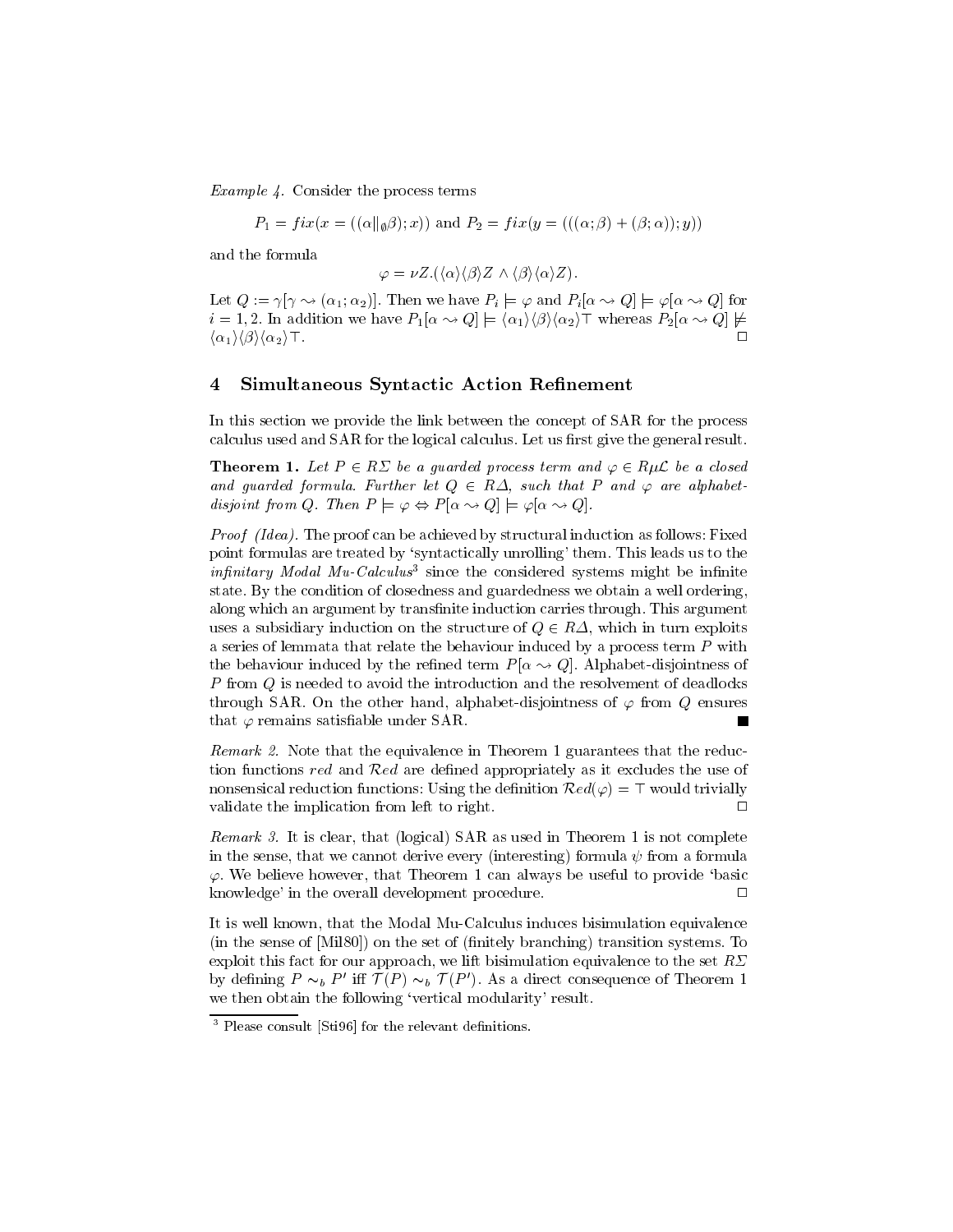**Corollary 1.** Let  $P, P' \in R \Sigma$  be guarded process terms and  $\varphi \in R \mu \mathcal{L}$  be a closed and guarded formula. Let  $Q ~\in~ R \Delta,$  such that  $P$  and  $\varphi$  are alphabetatsjoint from Q. Let  $[\alpha \leadsto Q]_n$  abbreviate  $[\alpha_1 \leadsto Q_1],\ldots,[\alpha_n \leadsto Q_n]$ . If  $P \thicksim_b P$ then  $P[\alpha \leadsto Q]_n \models \varphi[\alpha \leadsto Q]_n \Leftrightarrow P'[\alpha \leadsto Q]_n \models \varphi[\alpha \leadsto Q]_n.$ 

Corollary 1 can thus be used after any development sequence to syntactically interchange the original 'target'-process term  $P$  with a term  $P'$ , provided  $P$  and  $P'$  are strongly bisimular.

Remark 4. Clearly, we can replace the premise  $P \sim_b P'$  by the premise  $P' \models \varphi$ . Using model checking however, the best algorithm known hitherto needs time  $O(alt(\varphi)^2(N_P+1)^{\lfloor alt(\varphi)/2\rfloor+1})$  to decide  $P' \models \varphi$  and space about  $N_P^{att(\varphi)/2}$ where  $alt(\varphi)$  is the alternation depth of fixed point operators in  $\varphi$ , and  $N_P$  is the number of states of  $T(T)$  (see [LBC+94]). In contrary, deciding bisimilarity for two processes P, P' needs time  $O(M_P + M_{P'} \log N_P + N_{P'})$  and space  $O(M_P +$  $M_{\rm F}$  =  $($  +  $\sim$   $T$   $)$  (see [PT87]) where  $M_{\rm F}$  is the number of transitions of  $($   $($   $)$ .  $\Box$ 

In Theorem 1, we can meet the conditions that P and  $\varphi$  are alphabet-disjoint from  $Q$  by renaming the actions of  $Q$  in the obvious way. This renaming is consistent with the usual approach to action refinement since an action  $\alpha$  which is to be refined in the term  $P[\alpha \rightarrow Q]$  is the abstraction of the term Q whence it should not be considered equal to any action that occurs in Q itself. This supports the separation of different levels of abstraction [GGR94]. Disjoint sets of actions are necessary as can be seen in the following.

 $Example 5.$  Consider the process expression  $P = (\alpha||\beta|\alpha)$  and the formula  $\varphi := \langle \alpha \rangle \langle \alpha \rangle$ . We have  $P \models \varphi$  but  $P[\alpha \leadsto \beta] \not\models \varphi[\alpha \leadsto \beta]$ . Note that P is not alphabet-disjoint from  $Q$ .  $\Box$ 

Though renaming of action can often be applied successfully, alphabet disjointness rules out the possibility to conduct particular refinement steps which can become important in the development of reactive systems: Suppose the system P can execute the atomic actions  $a, b$ . At the current level of abstraction, the action a (b) is considered to be the name of a procedure  $Q_a$  ( $Q_b$  resp.) which is not yet implemented. In an intermediate development step,  $Q_a$  and  $Q_b$  are implemented making use of a common subsystem  $S$  which we might assume has been provided by a system library. Hence, alphabet disjointness of  $Q_a$  and  $Q_b$ does not hold. However, while dropping the conditions on alphabet-disjointness, we can still derive two special cases of Theorem 1. For the following let  $\alpha lph(\varphi)$ be the set of actions that occur in a formula  $\varphi \in R\mu L$ .

**Theorem 2.** Let  $P \in R \times \mathcal{P}$  be a guarded and uniquely synchronized process term and  $\varphi \in R\mu L_{\langle\cdot\rangle}$  be a closed and guarded formula. Further let  $Q\in R\Delta,$  such that no action in sync $(P)$  occurs in Q. If  $\alpha \not\in sync(P)$  or alph $(\varphi) \subseteq sync(P)$  then  $P \models \varphi \Rightarrow P[\alpha \leadsto Q] \models \varphi[\alpha \leadsto Q].$ 

**Theorem 3.** Let  $P \in R \mathbb{Z}$  be a guarded and uniquely synchronized process term and  $\varphi \in R\mu L_{[.]}$  be a closed and guarded formula. Further let  $Q\in R\varDelta,$  such that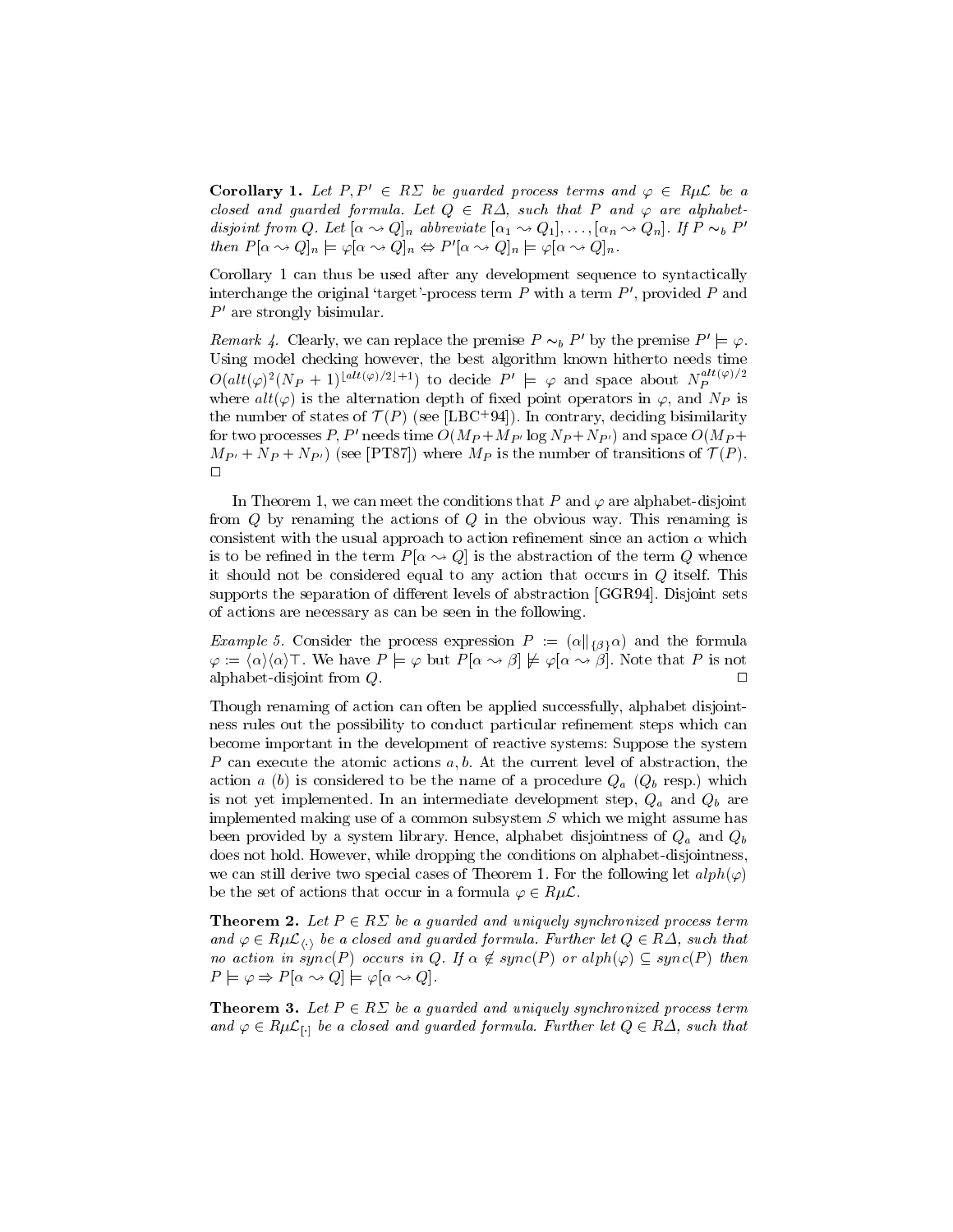no action in sync $(P)$  occurs in Q. If  $\alpha \not\in sync(P)$  or alph $(\varphi) \subseteq sync(P)$  then  $P \models \varphi \Leftarrow P[\alpha \leadsto Q] \models \varphi[\alpha \leadsto Q].$ 

It is clear, that we cannot hope for a result like Theorem 1 for any fragment  $L \subseteq R\mu L$  in which it is allowed to compose formulas  $\varphi \in L$  containing both types of modalities, i.e.  $\langle \alpha \rangle$  and  $\alpha$  without accepting any restrictions on alphabet disjointness. This is the reason why we considered the logics  $R\mu\mathcal{L}_{\langle\cdot\rangle}$  and  $R\mu\mathcal{L}_{\langle\cdot\rangle}$ where only one modality type might occur in the formulas.

The logic  $R\mu\mathcal{L}_{\Box}$  can be used to express interesting properties of reactive systems, like unless-properties, for example  $\varphi$  remains true in every computation unless  $\psi$  holds' or safety properties such as ' $\varphi$  never holds again whenever  $\psi$ has become true'. Moreover,  $R\mu\mathcal{L}_{\lbrack-]}$  can be used to express liveness-properties under fairness and cyclic-properties (see [Sti96]).  $R\mu\mathcal{L}_{\langle}\rangle$ -formulas can be used to formalize properties like for example `there exists a computation sequence of P in which  $\varphi$  holds infinitely often' or 'there exists a computation sequence of P along which  $\varphi$  is always attainable.

Whereas Theorem 2 can still be used to develop (correct) systems, the contrapositive form of Theorem 3 can be used to debug a complex (concrete) system  $P[\alpha \sim Q]$  (with respect to  $\varphi[\alpha \sim Q]$ ) by debugging the (abstract) system P with respect to  $\varphi$ .

#### 5 5 The Case Study

While the application of Theorem 1 to develop/reengineer reactive systems can readily be seen, applying Theorem 1 as an abstraction technique to enhance model checking might require some further illustration. To this end, we consider a `data processing-environment' (DPE) which consists of a central data base and several users of the data base. Conceptually, our example is similar to Milner's scheduler  $\lceil \text{min}(\sigma) \rceil$  of to the IEEE Futurebus+ (considered for example in [CFJ33]) as several structurally equal subsystems are executed in parallel. To ensure the consistency of the data base, it must be accessed in mutual exclusion by the users. Thus, the data base represents a critical section and accessing it is controlled by parameterized read-and write semaphores.

We assume a situation where a DPE has already been implemented and we want to prove, that the given implementation has a desirable property. In order to demonstrate how our approch allows to fix bug's at high levels of abstraction (instead of fixing the bug at the complex concrete level) we deliberately start with a faulty implementation.

Instead of model checking that the concrete system is faulty, we first construct an abstract system andmodel check that the abstract system contains an according (abstract) bug. Using Theorem 1, we then infer that the concrete system is faulty as well. We then fix the bug on the abstract level and model check that the `abstract' bug has been removed. Finally, Theorem 1 is applied again to automatically derive a corrected concrete system from the corrected abstract system.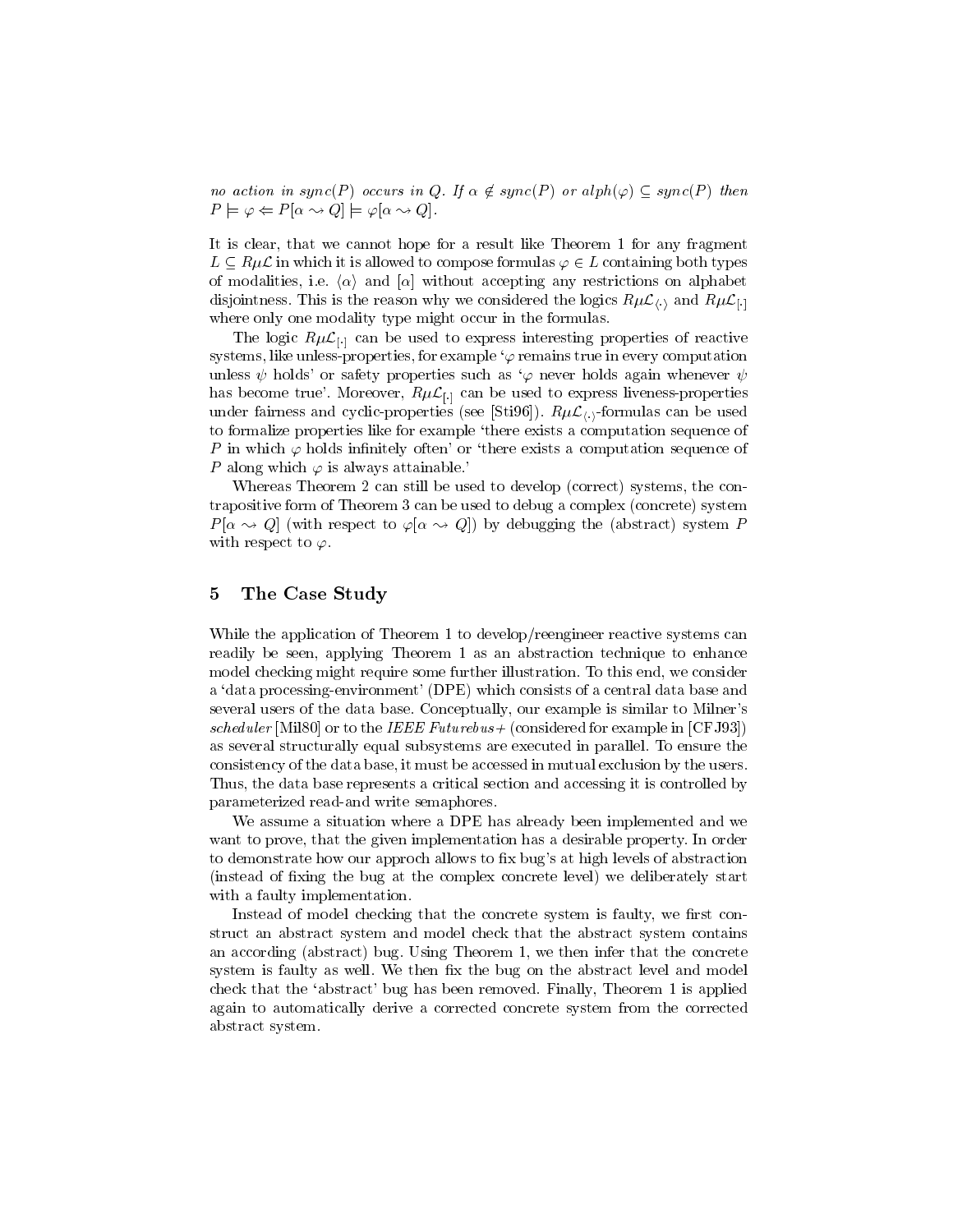Let us start with giving some implementation details. The  $i$ -th user of the DPE is modelled by the process term<sup>4</sup>

$$
User_i := fix((x_i = PD_i; x_i) + (v_i^r; read_i; p_i^r; x_i) + (v_i^w; write_i; p_i^w; x_i)).
$$

We define  $\cup$   $\sum R_i := (U \, \text{ser}_1 || \, \text{for} \, \text{ser}_2 || \, \text{for} \, \text{inter} \, \text{for} \, \text{inter} \, \text{process})$ (local) data by executing the subsystem  $PD_i$  or access the data base (to read or write data) by coordinating with a particular control process  $Cont_i$ . For user User<sub>i</sub> we thus use a control process  $Cont_i$ , implemented by the process term

$$
Cont_i := fix(y_i = (v_i^r; read_i; p_i^r; y_i) + (v_i^w; write_i; p_i^w; y_i)).
$$

Let us first consider a faulty control component defined by

$$
CONT^n := (Cont_1 \|_{\emptyset}, Cont_2 \|_{\emptyset}, \ldots, \|_{\emptyset} Cont_n).
$$

A correct control component is

$$
CorrCONTn := (Cont1 + Cont2 + ... + Contn)
$$

We next define a faulty and a correct DPE parameterized with respect to the number of users, that is,

$$
DPE(n) = (USER^n\Vert_{\{v_i^r,v_i^w, read_i, write_i, p_i^r,p_i^w \text{ } \mid \text{ } 1 \leq i \leq n\}} CONT^n)
$$

and

$$
CorrDPE(n) = (USER^n||_{\{v_i^r, v_i^w, read_i, write_i, p_i^r, p_i^w \mid 1 \leq i \leq n\}} CorrCONT^n).
$$

User<sub>i</sub> can read data from the data base if  $User_i$  and  $Cont_i$  can jointly execute  $v_i$  (U se $r_i$  occupies the read-semaphore),  $reau_i$  (U se $r_i$  reads data) and  $p_i$  (U se $r_i$ releases the read-semaphore). As  $PD_i$  is assumed to be a 'local subsystem' of User<sub>i</sub>, it is reasonable to require that  $PD_i$  and  $PD_j$  contain no common actions for  $i \neq j$ . Since the control component CONT axecutes the control processes  $C\circ\cdots$  (1  $\equiv$   $\equiv$   $\equiv$   $\cdots$  ) constants the data base is not the data base is not the data base is not the data base is not guaranteed.

We now consider a (faulty) 'four user DPE'  $DPE(4)$ . We would like to prove that  $User_1$  and  $User_2$  cannot write data at the same time as long as only actions from  $User_1$  and  $User_2$  are executed by  $DPE(4)$ . In other words, we would like to show that  $DPE(4)$  has no computation sequence (that consists of actions from  $User_1$  and  $User_2$ ) which leads to a state where the actions  $write_1$  and write<sub>2</sub> can both be executed. This amounts to show, that  $DPE(4)$  has no such computation path which leads to such a `bad state'. In order to do this, we try to disprove that  $DPE(4)$  has a computation path along which a bad state is reachable. This property can be expressed by the Modal Mu-Calculus formula

$$
\phi_{error}^{i,j} = \mu Z.(\langle write_i \rangle \top \land \langle write_j \rangle \top) \lor \langle alph(User_i) \cup alph(User_j) \rangle Z
$$

 $\frac{1}{4}$  In the example, we sometimes omit pharenthesis in order to support readability.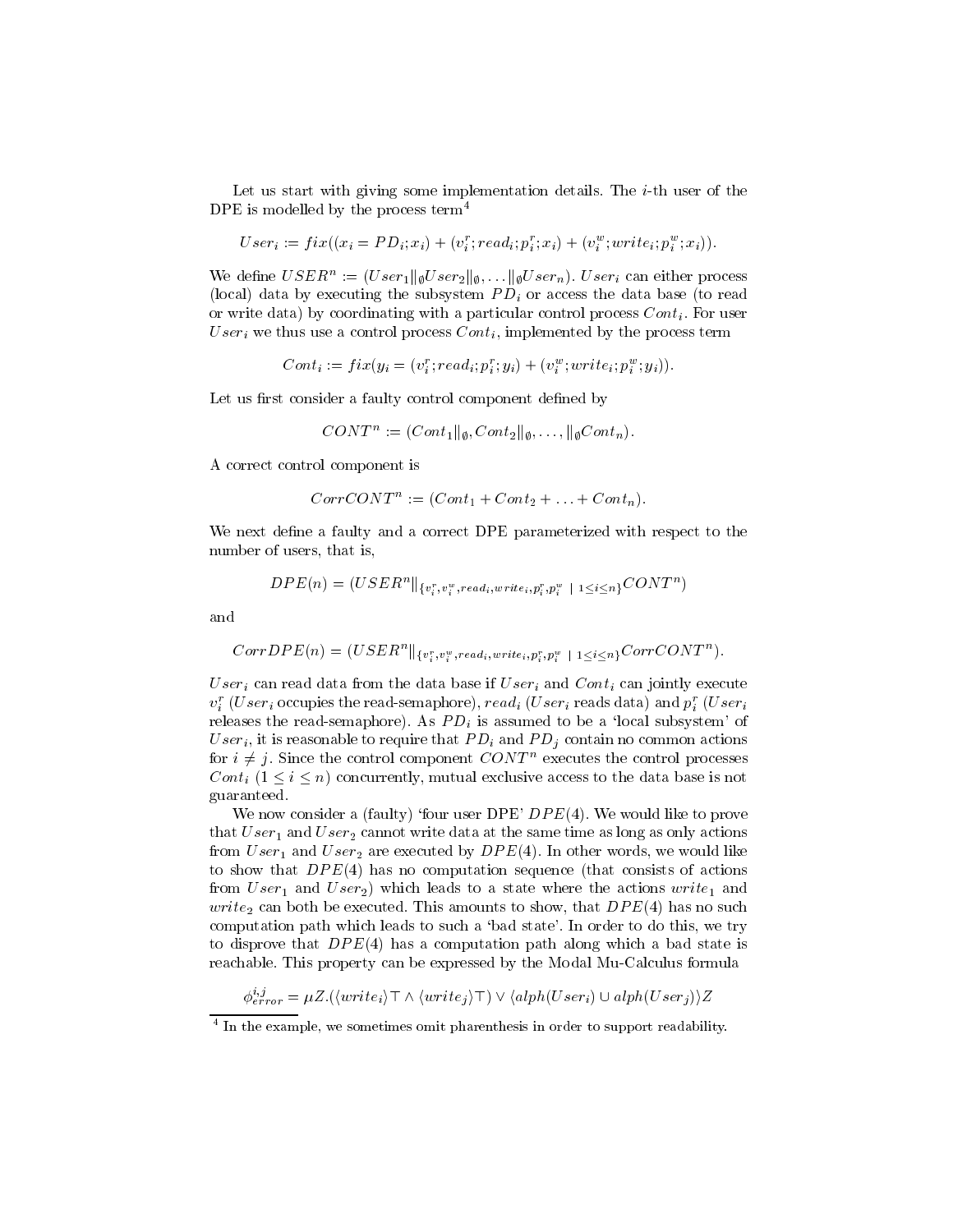for  $i = 1$  and  $j = 2$ . In the above formula,  $alpha(P)$  denotes the set of actions that occur in a process term P and  $\langle A \rangle \varphi$  abbreviates the formula  $\langle \alpha_1 \rangle \varphi \vee \varphi$  $\langle \alpha_2 \rangle \varphi, \ldots, \langle \alpha_n \rangle \varphi$  for  $\alpha_1, \ldots, \alpha_n \in A$ .

It turns out that the considered implementation of the DPE is faulty, that is,  $DFL(4) \models \varphi_{error}$ . This could be proved directly by using a model checker. However, depending on the terms  $PD_i$   $(i = 1, 2, 3, 4)$ , the state space of  $DPE(4)$ can become tremendous due to the state explosion problem. In order to model check that  $DPE(4) \models \phi_{error}^{-1}$  we first abstract away those implementation details of  $DPE(4)$  that are irrelevant for the verification. To this end, we define

$$
SmallUser_i := fix(x_i = (pd_i; x_i + (r_i; x_i + w_i; x_i))
$$

and

$$
SmallCont_i := fix(x_i = r_i; x_i + w_i; x_i).
$$

Using these process terms, we define

$$
DPE4_{small} = \left( USER^2 ||_{\emptyset} SmallUser_3 ||_{\emptyset} SmallUser_3 ||_{L} \right)
$$

$$
CONT^2 ||_{\emptyset} SmallCont_3 ||_{\emptyset} SmallCont_4 \right)
$$

where  $L = \{v_i, v_i\}$ , read;,  $wrie_i, p_i, p_i, r_j, w_j \mid i = 1, 2$  and  $j = 3, 4\}$ . We can then establish the refinement

$$
T = DPE4_{small}[pd_3 \leadsto PD_3][r_3 \leadsto v_3^r; read_3; p_3^r][w_3 \leadsto v_3^w; write_3; p_3^w]
$$
  

$$
DPE(4) = T[pd_4 \leadsto PD_4][r_4 \leadsto v_4^r; read_4; p_4^r][w_4 \leadsto v_4^w; write_4; p_4^w].
$$

Note that the formula  $\varphi_{error}^{-1}$  remaines unchanged under the above reimements  $\,$ lonowed by logical reduction $^{\circ}$ . By Theorem 1 it suffices to model check that  $\,$  $DFE4_{small} \models \varphi_{error}^{r}$  to conclude that  $DFE(4) \models \varphi_{error}^{r}$ . In what follows, we let  $PD_i$  be implemented by three sequential actions. Then the state space of  $DPE4_{small}$  only contains 10 states whence it is about 8 times smaller than the state space of  $DPE(4)$ .

We can now fix the bug on the abstract level by using the correct control component:

$$
CorrDPE4_{small} = \left( USER^2 \|\mathbf{gSmallUser}_3\| \mathbf{gSmallUser}_4\|_L\right)
$$

$$
(CorrCONT^2 + SmallCont_3 + SmallCont_4)
$$

<sup>-</sup>Let  $\psi$  be the formula that arises by applying the above remnement operators to the formula  $\varphi_{error}$ . Then  $\varphi_{error} = \mathcal{K}ea(\psi)$  whence  $P \models \psi$  iff (by definition)  $P \models \mathcal{K}ea(\psi)$  $\text{inf } P \models \varphi_{error}.$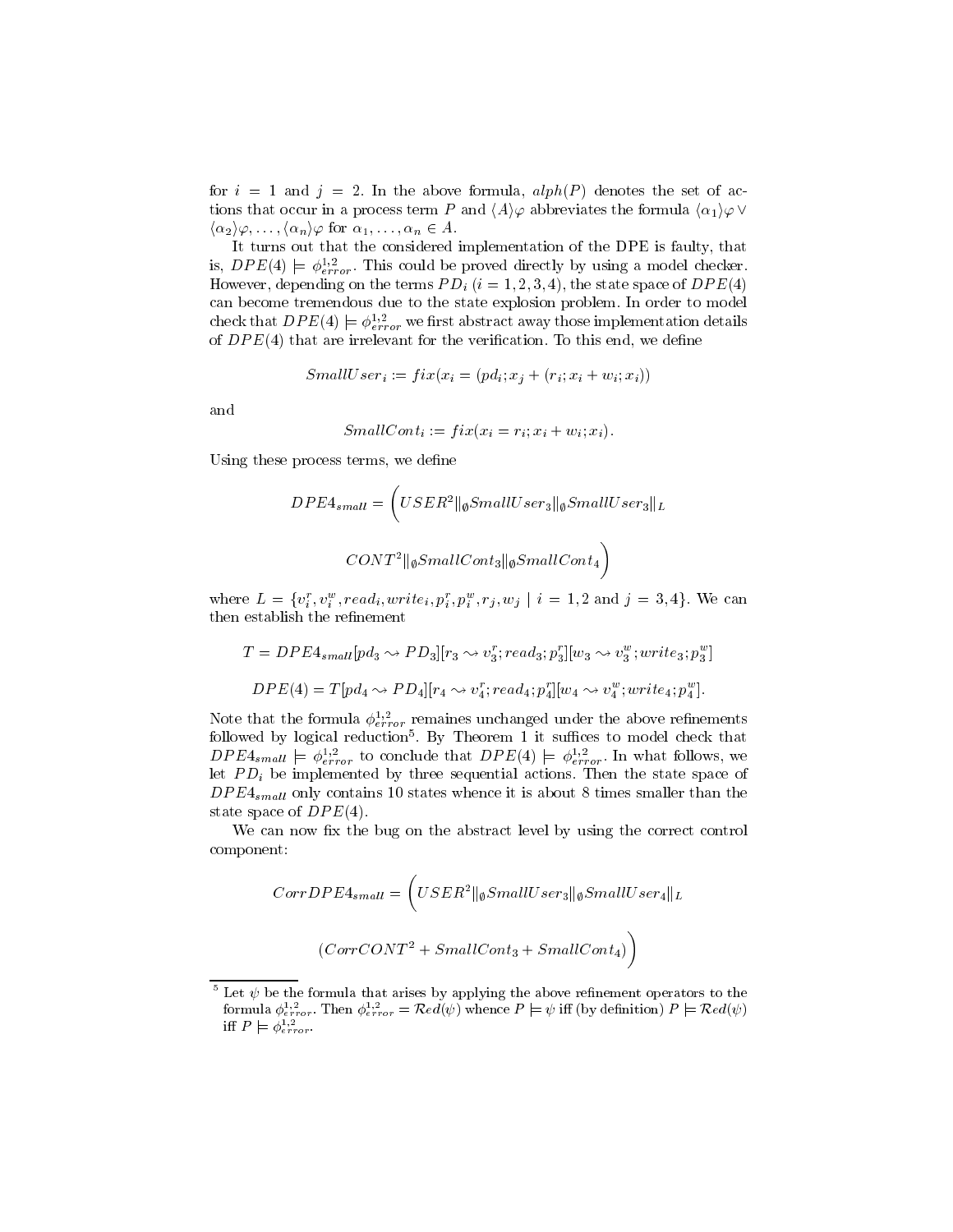Model checking can now be used on the abstract level to show that we have Corr $D$ P E<sup>4</sup>small  $\not\vDash \varphi_{error}^{-1}$ . For

$$
T' = CorrDPE4_{small}[pd_3 \leadsto PD_3][r_3 \leadsto v_3^r; read_3; p_3^r][w_3 \leadsto v_3^w; write_3; p_3^w]
$$
  
CorrDPE(4) = T'[pd\_4 \leadsto PD\_4][r\_4 \leadsto v\_4^r; read\_4; p\_4^r][w\_4 \leadsto v\_4^w; write\_4; p\_4^w].  
we can immediately conclude (using Theorem 1 again) that

w

$$
CorrDPE(4) \not\models \phi_{error}^{1,2}.
$$

The example above shows, that those parts of the system description that share no actions with the formula under consideration can be immediatly abstracted. We believe that this makes precise, which parts of the system description are completely irrelevant for the actual verification task and that such situations (where the property of interest 'refers' only to a part of the system) often occur in practice. We conjecture, that the above sketched strategy can be automated efficiently.

It is clear, that the state space of  $DPE(i)$  grows exponentially in the number i of DPE-users. The state space of  $DPE(8)$  contains about 13000 states whereas a system abstracted with the above strategy contained 19 states, a 680-fold reduction of the state spacef. Note that we can exploit the above sketched strategy to disprove mutual exclusive write-access (in the above sense) of all users  $User_i$ . This property can be expressed by the formula

$$
\Phi^n_{error} = \bigwedge_{i < j \leq n} \phi^{i,j}_{error} \; .
$$

The application of model checking to verify all conjuncts in the above formula amounts to check a total of about 530 states in order to prove that  $DPE(8)$   $\models$  $\Psi_{error}^{\rm{}}$  . In contrary, classical model checking would necessitate to create the whole state space of 13000 states in order to verify this property.

Additional logical reasoning (based on the structure of the system) might be neccessary if we want to abstract parts of the process term, that share action with the formula under consideration. For further abstracting the (faulty)  $DPE(4)$ example, assume  $P D_i \equiv t_1^2$ ;  $t_2^2$ ;  $t_3^3$  ( $i \equiv 1, 2$ ). We can then use the formula

$$
\Psi_{error} = \mu Z.(\langle write_1\rangle\langle p_1^w\rangle \top \wedge \langle write_2\rangle\langle p_2^w\rangle \top) \vee \langle t_1^1\rangle\langle t_2^1\rangle\langle t_3^1\rangle\langle t_1^2\rangle\langle t_3^2\rangle\langle t_3^2\rangle Z
$$

 $\Psi_{error} = \mu Z.(\langle write_1 \rangle \langle p_1^2 \rangle + \wedge \langle write_2 \rangle \langle p_2^2 \rangle + \wedge \langle t_1 \rangle \langle t_2 \rangle \langle t_3 \rangle \langle t_1 \rangle \langle t_2 \rangle \langle t_3 \rangle Z$ <br>to carry out some more abstractions since we have that  $DPE_{small} = \Psi_{error}$  imphes  $D'F E4_{small} \models \varphi_{error}$  (showing the validity of this implication is the above mentioned additional logical reasoning). We proceed as follows:

Let  $DPE4_{VerySmall}$  be the process term that arises from  $DPE4_{small}$  by substituting the process term  $PD_i$  by the action  $pa_i$ , the term  $rea_i; p_i$  by the action  $r_i$  and the term  $write_i; p_i$  by the action  $w_i$  where  $i = 1, 2$ . If

$$
T = DPE4_{VerySmall}[pd_1 \rightarrow PD_1][pd_2 \rightarrow PD_2][r_1 \rightarrow read_1; p_1^r]
$$

<sup>6</sup> We used the Edinburgh Concurrency Workbench 7.0 (see for example [Cle93]) to calculate the size of the state spaces.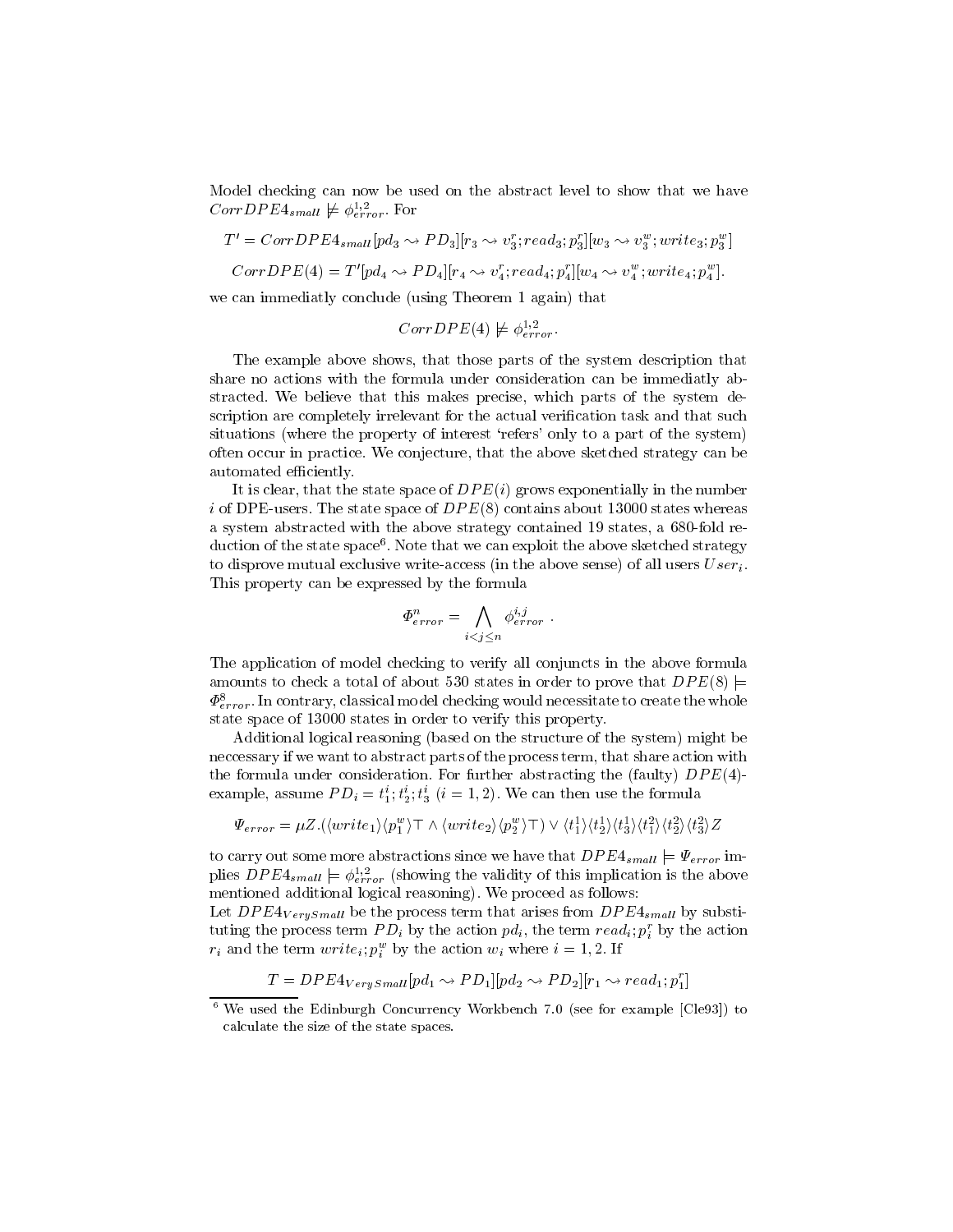$$
DPE4_{small} = T[r_2 \leadsto read_2; p_2^r][w_1 \leadsto write_1; p_1^w][w_2 \leadsto write_2; p_2^w].
$$

Now consider the formula

$$
\Theta_{error} = \mu Z.(\langle w_1 \rangle \top \wedge \langle w_2 \rangle \top) \vee \langle pd_1 \rangle \langle pd_2 \rangle Z.
$$

We have that

$$
\psi = \Theta_{error}[pd_1 \leadsto PD_1][pd_2 \leadsto PD_2][r_1 \leadsto read_1; p_1^r]
$$
  

$$
\Psi_{error} = \psi[r_2 \leadsto read_2; p_2^r][w_1 \leadsto write_1; p_1^w][w_2 \leadsto write_2; p_2^w].
$$

we use model checking to show that  $\alpha$  is the show that DPE4V erySmall is  $\alpha$ follows DP  $E4_{small} \equiv \Psi_{error}$  and hence DP  $E4_{small} \equiv \phi_{error}$ .

User-guidance (involving additional logical reasoning) seems to be necessary in situations, where system parts that share actions with the formula under consideration are abstracted. We intend to investigate, to what extend techniques from compiler optimization (for example, exploiting common subexpressions) can support the presented method.

### 6 Related Work

Adressing a dual language development/reengineering-paradigm, [Huh96] showed that a synchronisation structure  $\mathcal S$  satisfies a formula  $\varphi$  if and only if a (semantical) refinement of  ${\cal S}$  satisfies a particular refinement of  $\varphi.$  It is not clear however, to what extend this approach can be used in practice: Reactive behaviour can only be modelled by infinite synchronisations structures. This does not allow to give a straightforward implementation of the involved method of semantic action refinement. Further, a linear time temporal logic is used where we use the branching time Modal Mu-Calculus.

If not used to develop and reengineer systems, assertion  $(*)$  can still be used to support model checking techniques for systems that could not be handled otherwise due to the (huge or infinite) size of their state spaces as was illustrated by the case study in section 5. Thus, our approach is also conceptually related to a large body of research which invertigates techniques to enhance model checking techniques for huge or infinite state spaces  $\left[ \text{CAV} \right]$ . 'On the fly' model checking  $\beta$  is the set of the checking of the stigs of generating only those parts of the control to the control to the control to the control to the control to the control to the control to the control to the control to the state space that are relevant for the property under consideration. Other techniques exploit partial order reduction (surveyed in [Pel98]) or binary deci $s$ ion diagrams  $|{\bf D}$ ry $\circ$ o $|$  with the alm to compactify state spaces without loosing information about the systems.

Closest to our approach are the widely investigated *abstraction techniques*, that are mostly based on the framework of *abstract interpretations* (see for example [CC92,Cou96]). Theorem 1 relates process terms and formulas with syntactic

then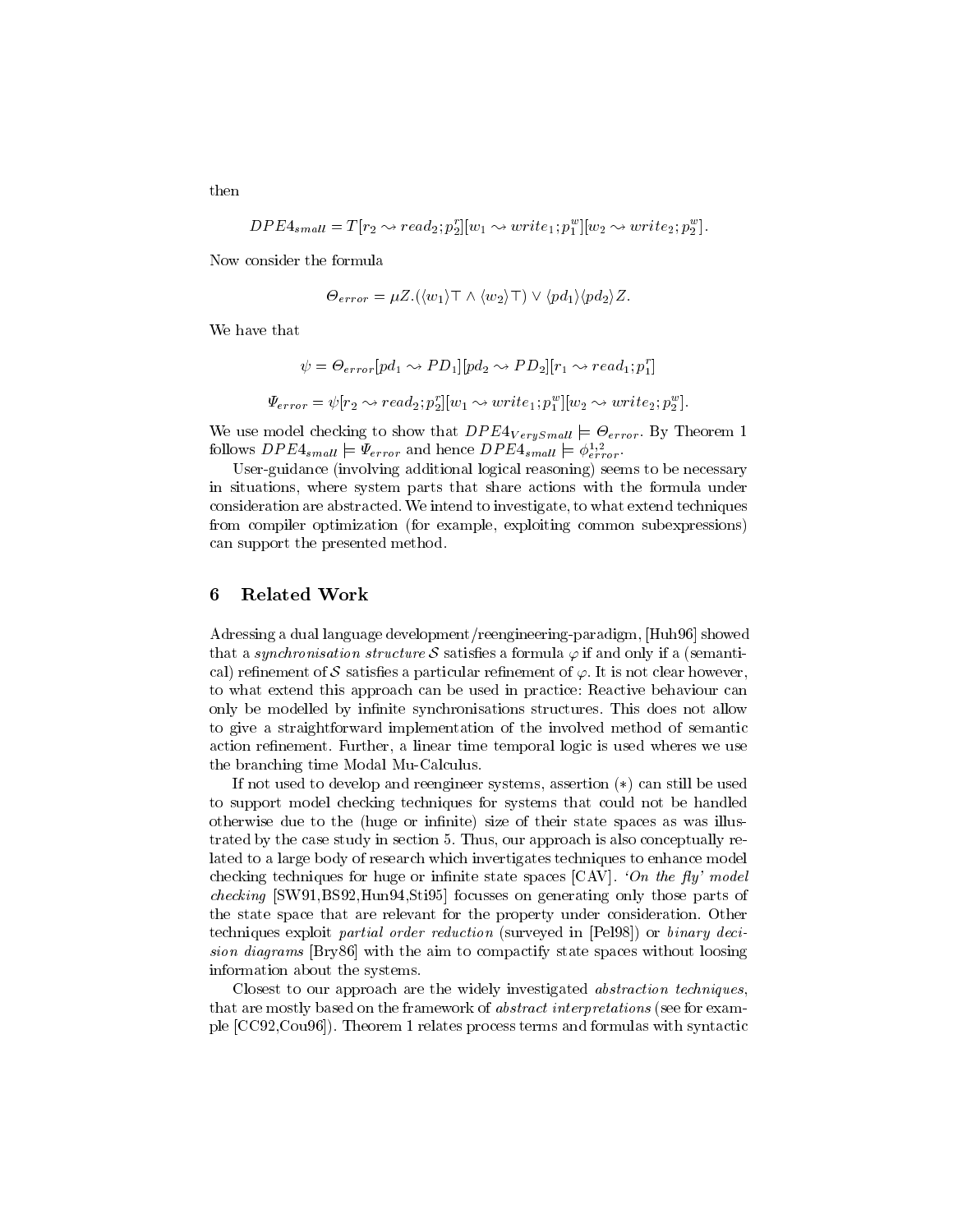refinements of them. The abstractions used in [CGL94,Gra94,BLO98,SS99] are established on the system description as well.

Syntactic action refinement allows to create hierarchical system descriptions. In [AHR98], a model checking technique is presented that directly exploits the hierarchical structure of the considered systems: The BDD-based algorithm tra verses 'abstract' transitions by expanding the according 'concrete' transition systems on the fly. Hence, the system is analysed at different levels of abstraction which alleviates the state explosion problem.

Those abstraction techniques differ from our approach in that only the systems are subject to abstractions whereas both, systems and formulas are abstracted in our approach. Furthermore, our abstraction technique is exact whereas  $\max$  abstraction techniques found in interatur are only conservative: Let  $S^{**}$  be the abstraction of the system S. Then we cannot infere  $S \not \models \varphi$  from  $S^{\ast\ast} \not \models \varphi$ if the involved abstraction is only conservative. On the other hand, some of the above mentioned approaches allow to create abstract finite state systems from concrete infinite state systems which is not possible using our results.

Another method to enhance model checking exploits symmetries which are often exhibited by concurrent systems (see for example [CFJ93,ES93]). Whereas those methods aim to `merge' the symmetries that occur in the transition graph of a system, our technique exploits the structural equalities that occur in the process descriptions (process terms, that is).

# 7 Conclusion

We defined syntactic action refinement  $(SAR)$  for formulas  $\varphi$  of the Modal Mu-Calculus and showed that the presented definition conforms to SAR for  $TCSP$ like process terms  $P$  in the sense that

$$
P \models \varphi \Leftrightarrow P[\alpha \leadsto Q] \models \varphi[\alpha \leadsto Q] \quad (*)
$$

The operator  $\cdot [\alpha \rightarrow Q]$  denotes syntactic action refinement both on formulas and process expressions. Assertion  $(*)$  is valid provided some particular conditions on alphabet-disjointness are obeyed. However, two special cases of assertion  $(*)$ which do not rely upon the condition of alphabet-disjointness were presented.

Assertion  $(*)$  can be applied in various ways to the verification of reactive systems one of which is the (a priori) correct transformation of systems induced by the syntactic refinement of specifications: Provided we know  $P \models \varphi$ , refining  $\varphi$ into  $\varphi[\alpha \leadsto Q]$  automatically yields  $P[\alpha \leadsto Q]$  such that  $P[\alpha \leadsto Q] \models \varphi[\alpha \leadsto Q]$ .

Further, we explained how the obtained results can be used as an abstraction technique, allowing to model check systems that would remain unfeasable otherwise.

We explained that assertion  $(*)$  can be combined with model checkers. Hence, assertion  $(*)$  extends this verification technique which leads to settings, that allow to automatically develop/reengineer formally correct reactive systems by hierarchically enriching/abstracting specifications with details.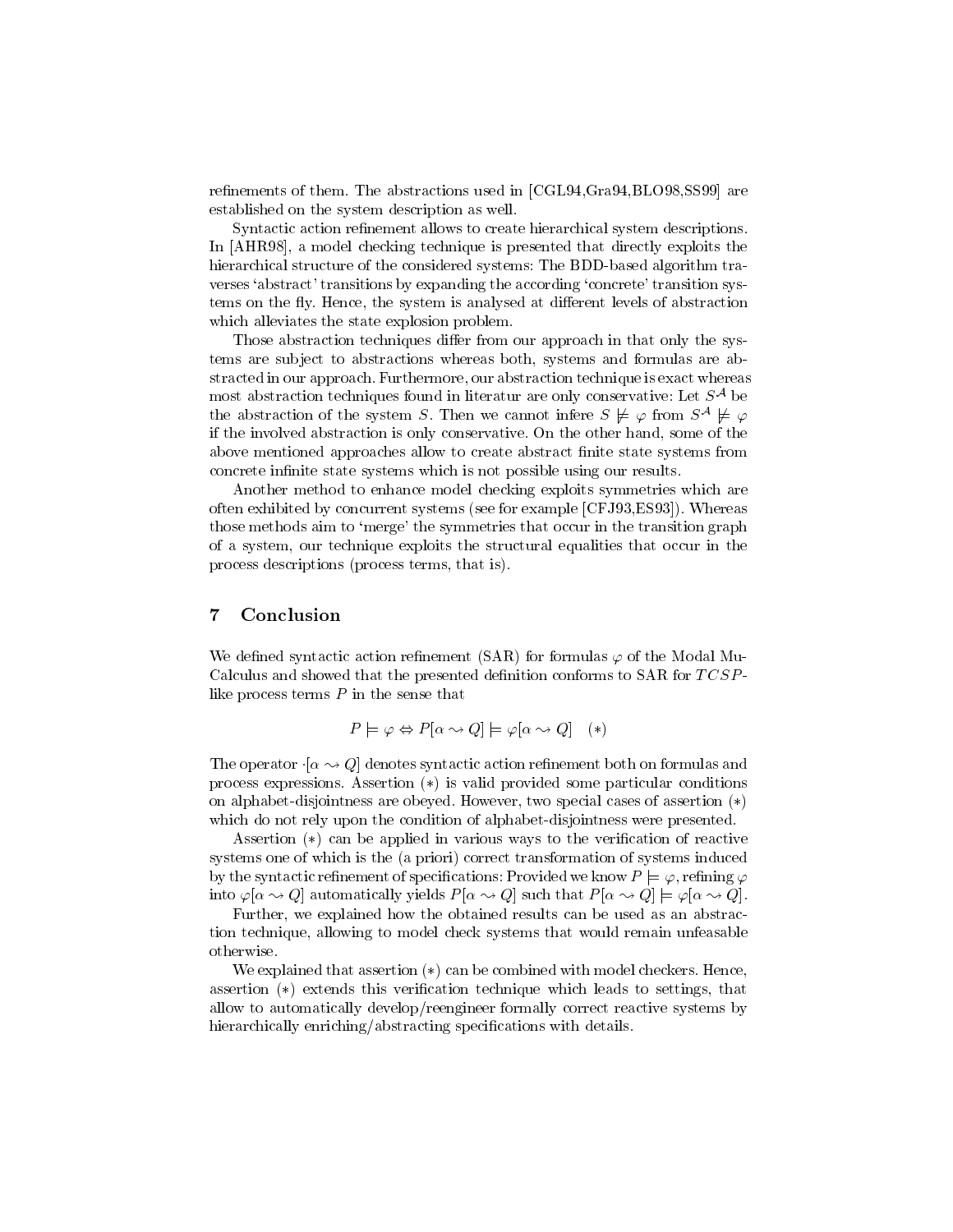We used the expressive Modal Mu-Calculus as specification formalism and the intuitive notion of transition systems as the semantic model for reactive systems. We thus believe that our results can provide a basis for similar investigations that employ other logics and semantic models.

Further case studies are necessary to determine the practical applicability of our approach. Defining an explicit abstraction operator and investigations to what extend our abstraction technique can be fully automated are a future topic of our research. Work is already in progress that extends the above results: We study whether the conditions of alphabet-disjointness can be further relaxed and how the reduction of formulas can be determined efficiently. The consequences of introducing the 'hiding'-operator to the process algebra used will be investigated.

# 8 Appendix

#### A1. Terminated States:

To evaluate the semantics of the operator  $\cdot$ ; it is common to use a special predicate  $\sqrt{\phantom{a}}$ : Let  $\sqrt{\phantom{a}} \subseteq R \Sigma$  be the least set which contains the term 0 and is closed under the rules  $(P_1 \in \sqrt{\wedge P_2 \in \sqrt{}}) \Rightarrow (P_1 \text{ op } P_2) \in \sqrt{}$  where  $op \in \{$  $(P \in \sqrt{\ }) \Rightarrow fix(x = P) \in \sqrt{\ }$  and  $(P \in \sqrt{\ }) \Rightarrow P[\alpha \leadsto Q] \in \sqrt{\ }$ .

### A2. Syntactic Substitution:

Let  $P$ ; P2 2  $P$  2  $P$  and  $P$  2  $P$  and  $P$  and  $P$  and  $P$  and  $P$  and  $P$  and  $P$  and let  $P$  and  $P$  and  $P$  and  $P$  and  $P$  and  $P$  and  $P$  and  $P$  and  $P$  and  $P$  and  $P$  and  $P$  and  $P$  and  $P$  and  $P$  and  $P$  and the set of actions that occur in Q. Syntactic substitution, denoted  $(P){Q/\alpha}$  is defined as follows:

$$
(*)\{Q/\alpha\} := * \text{ where } * \in \{0\} \cup Idf
$$

$$
\int Q \text{ if } \alpha = \beta
$$

$$
(\alpha)\{Q/\beta\} := \begin{cases} Q \text{ if } \alpha = \beta \\ \alpha \text{ otherwise} \end{cases}
$$
  

$$
((P_1 \text{ op } P_2))\{Q/\alpha\} := ((P_1)\{Q/\alpha\} \text{ op } (P_2)\{Q/\alpha\}) \text{ where } op \in \{+,:\}
$$
  

$$
((P_1 \parallel_A P_2))\{Q/\alpha\} := \begin{cases} ((P_1)\{Q/\alpha\} \parallel_A \setminus {\alpha \cup a1}^{ph}(Q) (P_2)\{Q/\alpha\}) & \text{if } \alpha \in A \\ ((P_1)\{Q/\alpha\} \parallel_A (P_2)\{Q/\alpha\}) & \text{if } \alpha \notin A \end{cases}
$$
  

$$
(fix(x = P))\{Q/\alpha\} := fix(x = P\{Q/\alpha\})
$$

#### A3. Reduction Function:

Let  $P$  and  $P$  and  $P$   $\in$   $P$   $\in$   $P$   $\in$   $P$  be process expressions. In the process expressions.

 $\overline{c}$  is  $\overline{c}$  and  $\overline{c}$   $\overline{c}$   $\overline{c}$   $\overline{c}$   $\overline{c}$   $\overline{c}$   $\overline{c}$   $\overline{c}$   $\overline{c}$   $\overline{c}$   $\overline{c}$   $\overline{c}$   $\overline{c}$   $\overline{c}$   $\overline{c}$   $\overline{c}$   $\overline{c}$   $\overline{c}$   $\overline{c}$   $\overline{c}$   $\overline{c}$   $\overline{c}$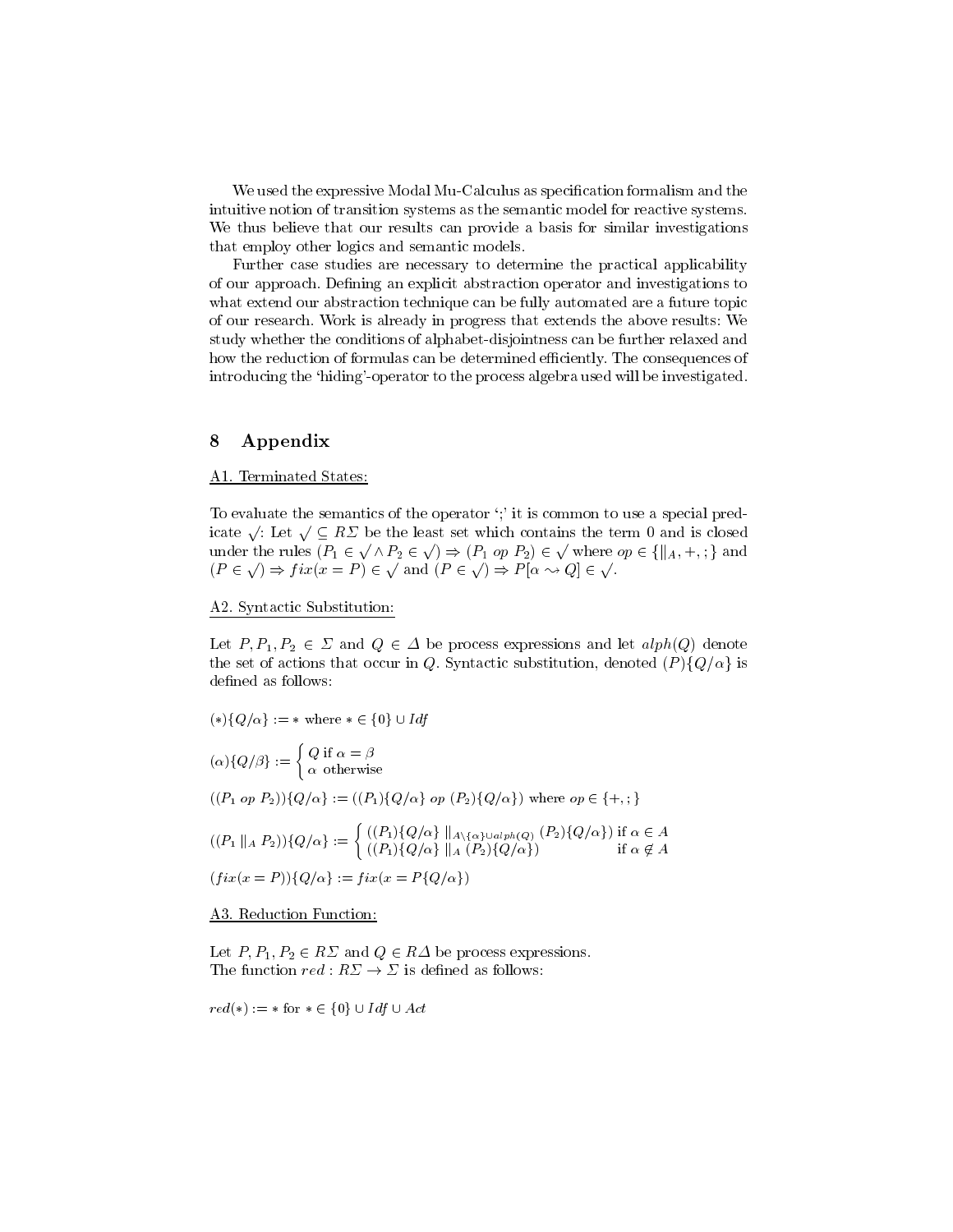$\begin{split} \mathit{red}(P[\alpha \leadsto Q]):= (\mathit{red}(P))\{\mathit{red}(Q)/\alpha\} \end{split}$ 

 $red(fix(x = P)) := fix(x = red(P))$ 

# A4. Operational Semantics:

 $\mathbf{P}$  and  $\mathbf{P}$  ,  $\mathbf{P}$  are process expressions. The process expressions of  $\mathbf{P}$ 

$$
\frac{Q^{\frac{\alpha}{\alpha}}Q'}{(P+Q)^{\frac{\alpha}{\alpha}}P'} \qquad \frac{Q^{\frac{\alpha}{\alpha}}Q'}{(P+Q)^{\frac{\alpha}{\alpha}}Q'}
$$
\n
$$
\frac{Q^{\frac{\alpha}{\alpha}}Q'}{(P;Q)^{\frac{\alpha}{\alpha}}Q'} \text{ if } P \in \sqrt{\frac{P^{\frac{\alpha}{\alpha}}P'}{(P;Q)^{\frac{\alpha}{\alpha}}(P';Q)}}
$$
\n
$$
\frac{P^{\frac{\alpha}{\alpha}}P'}{(P||_AQ)^{\frac{\alpha}{\alpha}}(P'||_AQ)} \text{ if } \alpha \notin A \qquad \frac{Q^{\frac{\alpha}{\alpha}}Q'}{(P||_AQ)^{\frac{\alpha}{\alpha}}(P||_AQ')} \text{ if } \alpha \notin A
$$
\n
$$
\frac{P[fix(x=P)/x]^{\frac{\alpha}{\alpha}}Q}{fix(x=P)^{\frac{\alpha}{\alpha}}Q} \qquad \frac{P^{\frac{\alpha}{\alpha}}P'}{(P||_AQ)^{\frac{\alpha}{\alpha}}(P'||_AQ')} \text{ if } \alpha \in A
$$

# A5. Satisfaction:

Let  $P \in R \mathcal{Z}, Q \in R \mathcal{Z}$  be process expressions,  $\varphi, \psi \in R \mu \mathcal{L}$  be formulas,  $Z \in V$  ar be a variable and  $v : v \r{a}r \rightarrow z^{++}$  be a valuation function. The customary updating notation is used:  $v[\mathcal{E}/\mathcal{Z}]$  is the valuation  $v$  which agrees with  $v$  on all variables  $Z \in Var$  except Z, and  $\theta(Z) = \mathcal{E}$ .

| $P \models_{\vartheta} \top$ ,                         | $P \not\models \vartheta \perp , \qquad P \models \vartheta Z \text{ iff } P \in \vartheta(Z)$                                                                      |
|--------------------------------------------------------|---------------------------------------------------------------------------------------------------------------------------------------------------------------------|
| $P \models_{\vartheta} (\varphi \wedge \psi)$          | iff $P \models_{\vartheta} \varphi$ and $P \models_{\vartheta} \psi$                                                                                                |
| $P \models_{\vartheta} (\varphi \vee \psi)$            | iff $P \models_{\vartheta} \varphi$ or $P \models_{\vartheta} \psi$                                                                                                 |
| $P \models_{\vartheta} [\alpha] \varphi$               | iff $P \in \{E \in R\Sigma   \forall E' \in R\Sigma(E \stackrel{\alpha}{\to} E' \Rightarrow E' \models_{\vartheta} \varphi)\}\$                                     |
| $P \models_{\vartheta} \langle \alpha \rangle \varphi$ | iff $P \in \{E \in R\mathbb{Z}   \exists E' \in R\mathbb{Z} (E \stackrel{\alpha}{\to} E' \text{ and } E' \models_{\vartheta} \varphi)\}\$                           |
| $P \models_{\vartheta} \mu Z \varphi$                  | iff $P \in \bigcap \{ \mathcal{E} \subseteq R\mathcal{L}   \{E \in R\mathcal{L}   E \models_{\vartheta[\mathcal{E}/\mathcal{Z}]}\varphi\} \subseteq \mathcal{E} \}$ |
| $P \models_{\vartheta} \nu Z \varphi$                  | iff $P \in \bigcup \{ \mathcal{E} \subseteq R\Sigma   \mathcal{E} \subseteq \{ E \in R\Sigma   E \models_{\vartheta[\mathcal{E}/Z]} \varphi \} \}$                  |
|                                                        |                                                                                                                                                                     |

# References

[AE89] P. C. Attie and E. A. Emerson. Synthesis of concurrent systems with many similar sequential processes (extended abstract). In ACM, editor, POPL '89. Proceedings of the sixteenth annual ACM symposium on Principles of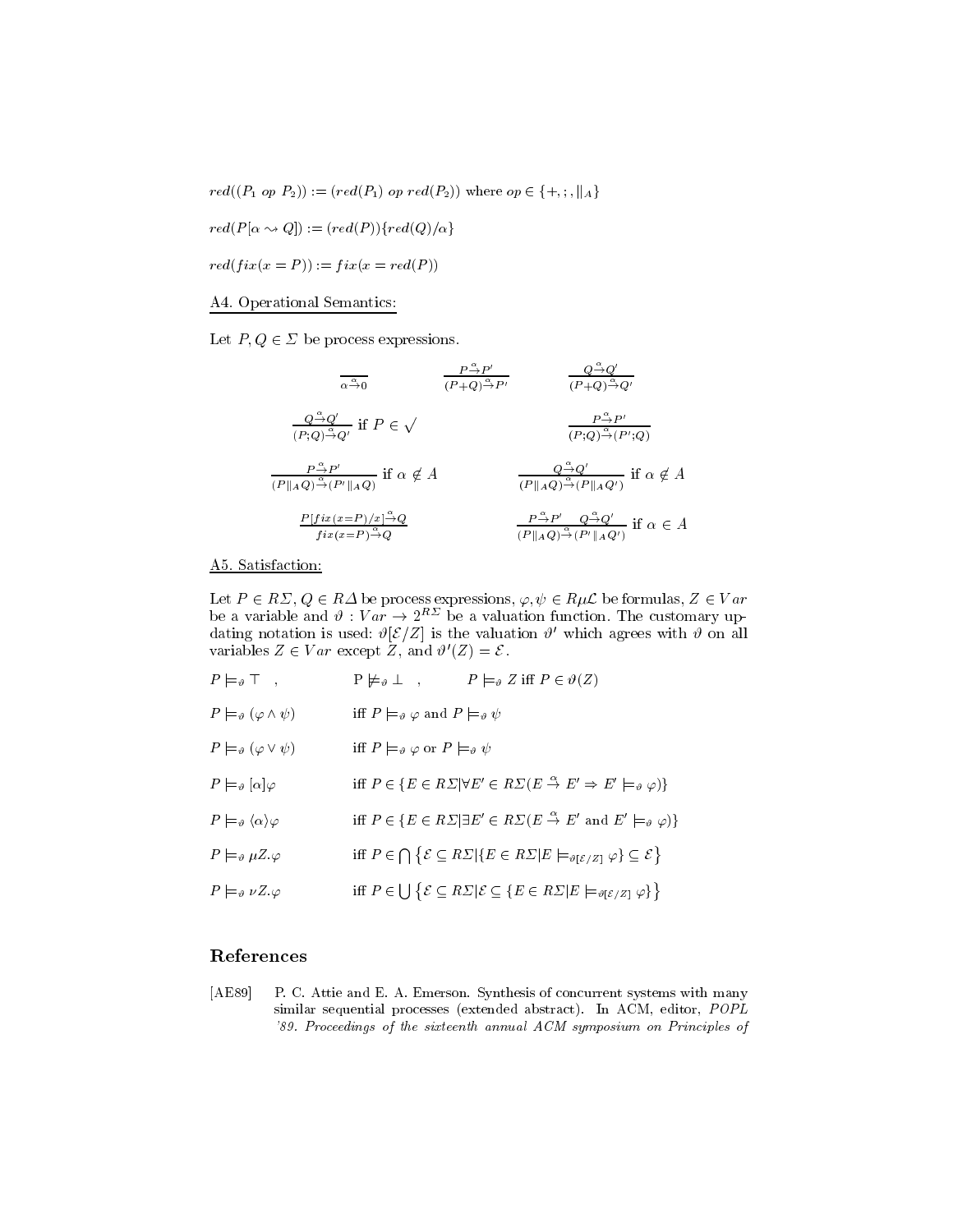programming languages, January 11-13, 1989, Austin, TX, pages 191-201, New York, NY, USA, 1989. ACM Press.

- [AH91] L. Aceto and M. Hennessy. Adding action refinement to a finite process algebra. Lecture Notes in Computer Science,  $510:506-519$ , 1991.
- [AHR98] R. Alur, T. A. Henzinger, and S. K. Ra jamani. Symbolic exploration of transition hierarchies. Lecture Notes in Computer Science, 1384:330-344, 1998
- [BBR90] In W. P. De Roever G. Rozenberg J. W. De Bakker, editor, REX Workshop on Stepwise Refinement of Distributed Systems: Models, Formalism, Correctness, Mook, The Netherlands, May/June 1989, volume 430 of Lecture Notes in Computer Science. Springer-Verlag, 1990.
- [BLO98] S. Bensalem, Y. Lakhnech, and S. Owre. Computing abstractions of infinite state systems compositionally and automatically. In Alan J. Hu and Moshe Y. Vardi, editors, *Computer-Aided Verification, CAV '98*, volume 1427 of Lecture Notes in Computer Science, pages 319-331, Vancouver, Canada, June 1998. Springer-Verlag.
- [Bry86] R.E. Bryant. Graph-Based Algorithms for Boolean Function Manipulation. IEEE Transactions on Computers,  $C-35(8):677-691$ , August 1986.
- [BS92] J. Bradfield and C. Stirling. Local model checking for infinite state spaces. Theoretical Computer Science,  $96(1):157{-}174$ , April 1992.
- [CAV] International Conf. on Computer-Aided Verification, volume (LNCS) 407 (1989), 531 (1990), 575 (1991), 663 (1992), 697 (1993), 818 (1994), 939 (1995), 1102 (1996), 1254 (1997), 1427 (1998), 1633 (1999), New York, NY, USA. Springer-Verlag Inc.
- [CC92] P. Cousot and R. Cousot. Abstract interpretation frameworks. Journal of *Logic and Computation*,  $2(4):511-547$ , 1992.
- [CE81] E.M. Clarke and E.A. Emerson. Design and Synthesis of Synchronization Skeletons using Branching Time Temporal Logic. In D. Kozen, editor, Pro ceedings of the Workshop on Logics of Programs, volume 131 of Lecture Notes in Computer Science, pages 52-71, Yorktown Heights, New York, May 1981. Springer-Verlag.
- [CFJ93] E. M. Clarke, T. Filkorn, and S. Jha. Exploiting symmetry in temporal logic model checking. In Courcoubetis, editor, Proceedings of The Fifth Workshop on Computer-Aided Verification, June/July 1993.
- [CGL94] E. Clarke, D. Grumberg, and D. Long. Model Checking and Abstraction. ACM Transactions on Programming Languages and Systems, 16(5):1512-1542, 1994.
- [Cle93] R. Cleaveland. The concurrency workbench: A semantics-based verication tool for the verification of concurrent systems. ACM Transactions on Programming Languages and Systems,  $15(1):36-72$ , January 1993.
- [CMP87] L. Castellano, G. De Michelis, and L. Pomello. Concurrency vs interleaving: an instructive example. Bulletin of the European Association for Theoretical Computer Science, 31:12-15, February 1987. Technical Contributions.
- [Cou96] P. Cousot. Abstract interpretation. Symposium on Models of Programming Languages and Computation, ACM Computing Surveys,  $28(2):324-328$ , June 1996.
- [Dam94] M. Dam. CTL and ECTL as fragments of the modal  $\mu$ -calculus. Theoretical Computer Science,  $126(1)$ :77-96, April 1994.
- [EL86] E. A. Emerson and C. L. Lei. Efficient model checking in fragments of the propositional  $\mu$ -calculus. In Symposium on Logic in Computer Science (LICS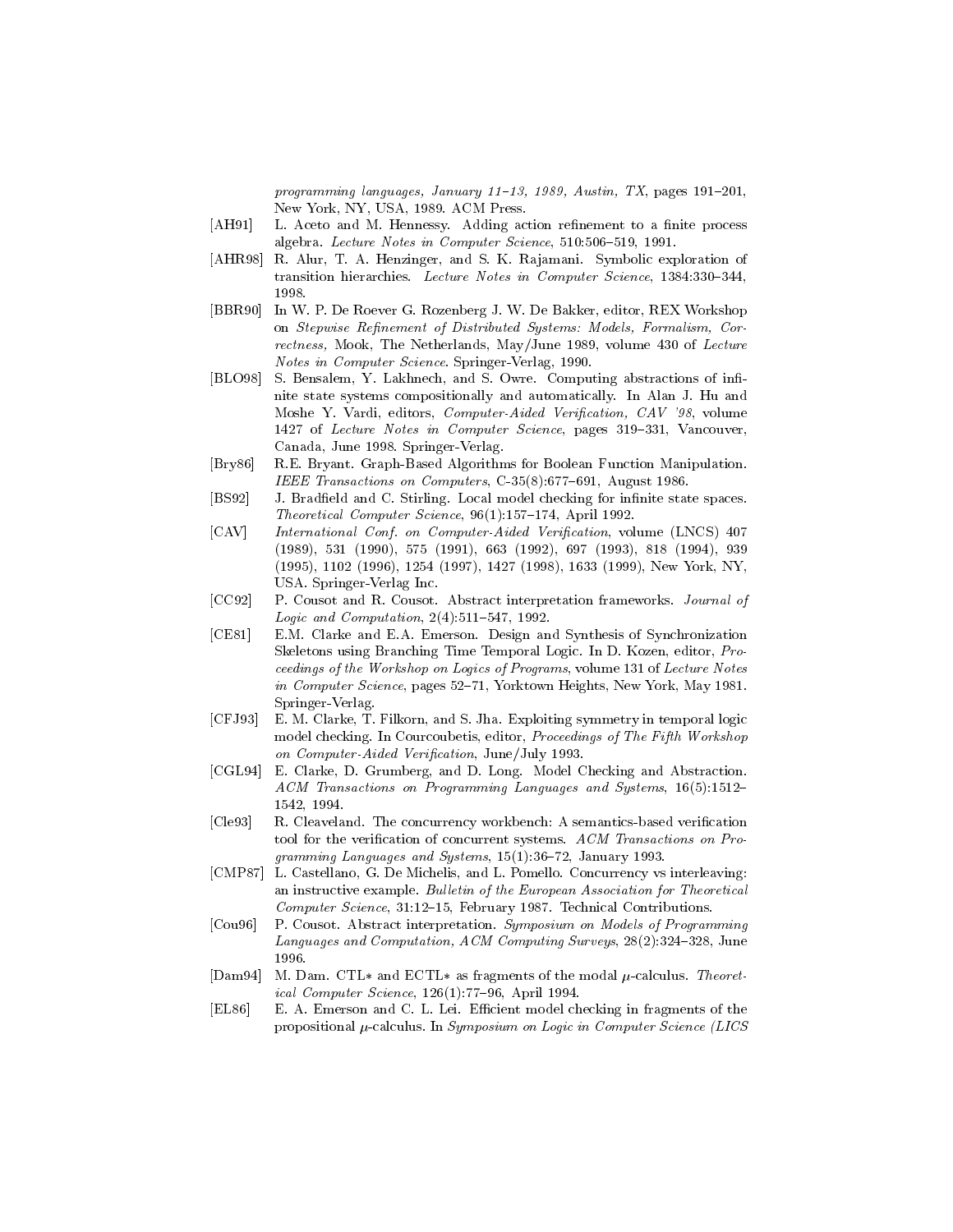$'86$ , pages  $267-278$ , Washington, D.C., USA, June 1986. IEEE Computer Society Press.

- [ES93] E. A. Emerson and A. P. Sistla. Symmetry and model checking. In C. Courcoubetis, editor, Proceedings of The Fifth Workshop on Computer-Aided Vericaton, June/July 1993.
- [GGR94] U. Goltz, R. Gorrieri, and A. Rensink. On syntactic and semantic action refinement. Lecture Notes in Computer Science, 789:385-404, 1994.
- [GR99] R. Gorrieri and A. Rensink. Action renement. Technical Report UBLCS-99-9, University of Bologna (Italy). Department of Computer Science., April 1999.
- [Gra94] S. Graf. Verication of distributed cache memory by using abstractions. In David L. Dill, editor, Proceedings of the sixth International Conference on Computer-Aided Verification CAV, volume 818 of Lecture Notes in Computer Science, pages  $207-219$ , Standford, California, USA, June 1994. Springer-Verlag.
- [Huh96] M. Huhn. Action refinement and property inheritance in systems of sequential agents. In Ugo Montanari and Vladimiro Sassone, editors, CONCUR '96: Concurrency Theory, 7th International Conference, volume 1119 of Lecture Notes in Computer Science, pages  $639-654$ , Pisa, Italy, 26-29 August 1996. Springer-Verlag.
- [Hun94] H. Hungar. Local model checking for parallel compositions of context-free processes. Lecture Notes in Computer Science, 836:114-128, 1994.
- [Koz83] D. Kozen. Results on the propositional mu -calculus. Theoretical Computer Science, 27(3):333-354, December 1983.
- [LBC+ 94] D. E. Long, A. Browne, E. M. Clarke, S. Jha, and W. R . Marrero. An improved algorithm for the evaluation of fixpoint expressions. In David L. Dill, editor, Proceedings of the sixth International Conference on Computer-Aided Verification CAV, volume 818 of Lecture Notes in Computer Science, pages 338-350, Standford, California, USA, June 1994. Springer-Verlag.
- [Mil80] R. Milner. A Calculus of Communicating Systems. Springer, Berlin, 1 edition, 1980.
- [MW84] Z. Manna and P. Wolper. Synthesis of communicating processes form temporal logic specifications. ACM Transactions on Programming Languages and Systems,  $6:68-93, 1984.$
- [Pel98] D. Peled. Ten years of partial order reduction. Lecture Notes in Computer Science, 1427:17-28, 1998.
- [PR89] A. Pnueli and R. Rosner. On the synthesis of a reactive module. In ACM, editor, POPL '89. Proceedings of the sixteenth annual ACM symposium on Principles of programming languages, January 11-13, 1989, Austin, TX, pages 179-190, New York, NY, USA, 1989. ACM Press.
- [PT87] R. Paige and R. E. Tarjan. Three partition renement algorithms. SIAM Journal on Computing,  $16(6):973-989$ , December 1987.
- [SS99] H. Sadi and N. Shankar. Abstract and model check while you prove. In Nicolas Halbwachs and Doron Peled, editors, Computer-Aided Verification,  $CAV$  '99, volume 1633 of *Lecture Notes in Computer Science*, pages  $443-454$ , Trento, Italy, July 1999. Springer-Verlag.
- [Sti95] C. Stirling. Local model checking games (extended abstract). In Insup Lee and Scott A. Smolka, editors, CONCUR '95: Concurrency Theory, 6th International Conference, volume 962 of Lecture Notes in Computer Science, pages 1-11, Philadelphia, Pennsylvania, 21-24 August 1995. Springer-Verlag.